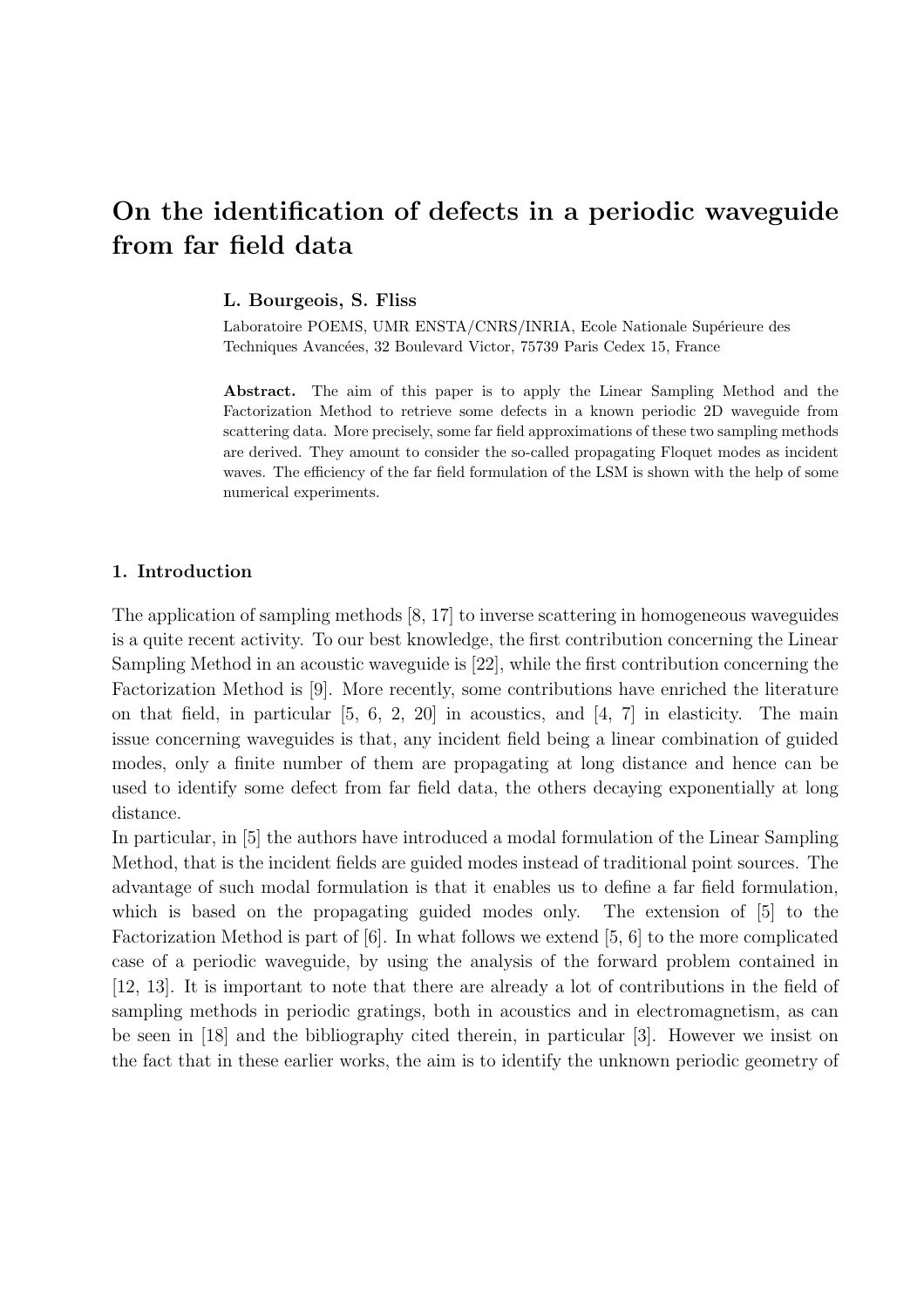the grating from scattering data in a homogeneous medium, while in our contribution the periodic geometry of the waveguide is known and the aim is to identify a defect within such waveguide (in other words, a loss of periodicity) from scattering data inside the periodic medium. In some sense, the case of the unknown periodic geometry looks like the case of the homogeneous waveguide, in particular the Green functions at stake are similar and have a simple form. This is in contrast with our case, for which the Green function is much more complicated (see Theorem 2.9). Potential applications of our contribution in inverse scattering for periodic waveguides concern non destructive testing (NDT) of pipelines or optical devices such as Bragg mirrors. Note, however, that the most interesting practical applications would concern NDT of biperiodic gratings in three dimensions like photonic cristals (in optics), honeycomb structures (in aeronautics) or reinforced concrete strutures (in civil engineering). The extension of our analysis of the periodic waveguides to the biperiodic structures (forward problem and inverse problem) is probably a nice and challenging avenue of research for a next future.

Our paper is organized as follows. In section 2 we describe the periodic waveguide that we consider, we recall some useful properties of the fundamental solution that are proved in [12, 13], and lastly we introduce the inverse problem (IP) we are interested in. In this inverse problem the incident waves are the so-called propagating Floquet modes. The section 3 is devoted to the Factorization Method in order to solve an auxiliary inverse problem (AIP) in which the incident waves are conjugated point sources, the section 4 to the Linear Sampling Method to solve another auxiliary inverse problem (AIP') in which the incident waves are point sources. From sections 3 and 4 we derive far field approximations of the Factorization Method and of the Linear Sampling Method, which both happen to solve the inverse problem (IP) of interest. In the section 6, we illustrate the efficiency of the far field approximation of the LSM on a few numerical examples. An appendix shows how the propagating Floquet modes and the fundamental solution for the homogeneous waveguide, which is a particular instance of periodic waveguides, can be deduced from the general case.

# 2. Setting of the problem

#### 2.1. The periodic waveguide

Let us consider a periodic waveguide  $\Omega = \mathbb{R} \times (0, 1)$  of boundary  $\Gamma = \partial \Omega$  in the sense that the medium that occupies  $\Omega$  is characterized by a real refractive index  $n_p(x) \in L^{\infty}(\Omega)$  which satisfies  $n_p(x) \ge c > 0$  for almost all  $x \in \Omega$  and

$$
n_p(x_1 + 1, x_2) = n_p(x_1, x_2), \quad \forall (x_1, x_2) \in \Omega.
$$

We denote  $C_p = (-1/2 + p, 1/2 + p) \times (0, 1)$  for all  $p \in \mathbb{Z}$ , the reference cell being  $C := C_0 = (-1/2, 1/2) \times (0, 1)$ . For some  $\xi \in (-\pi, \pi]$ , a sufficiently smooth function u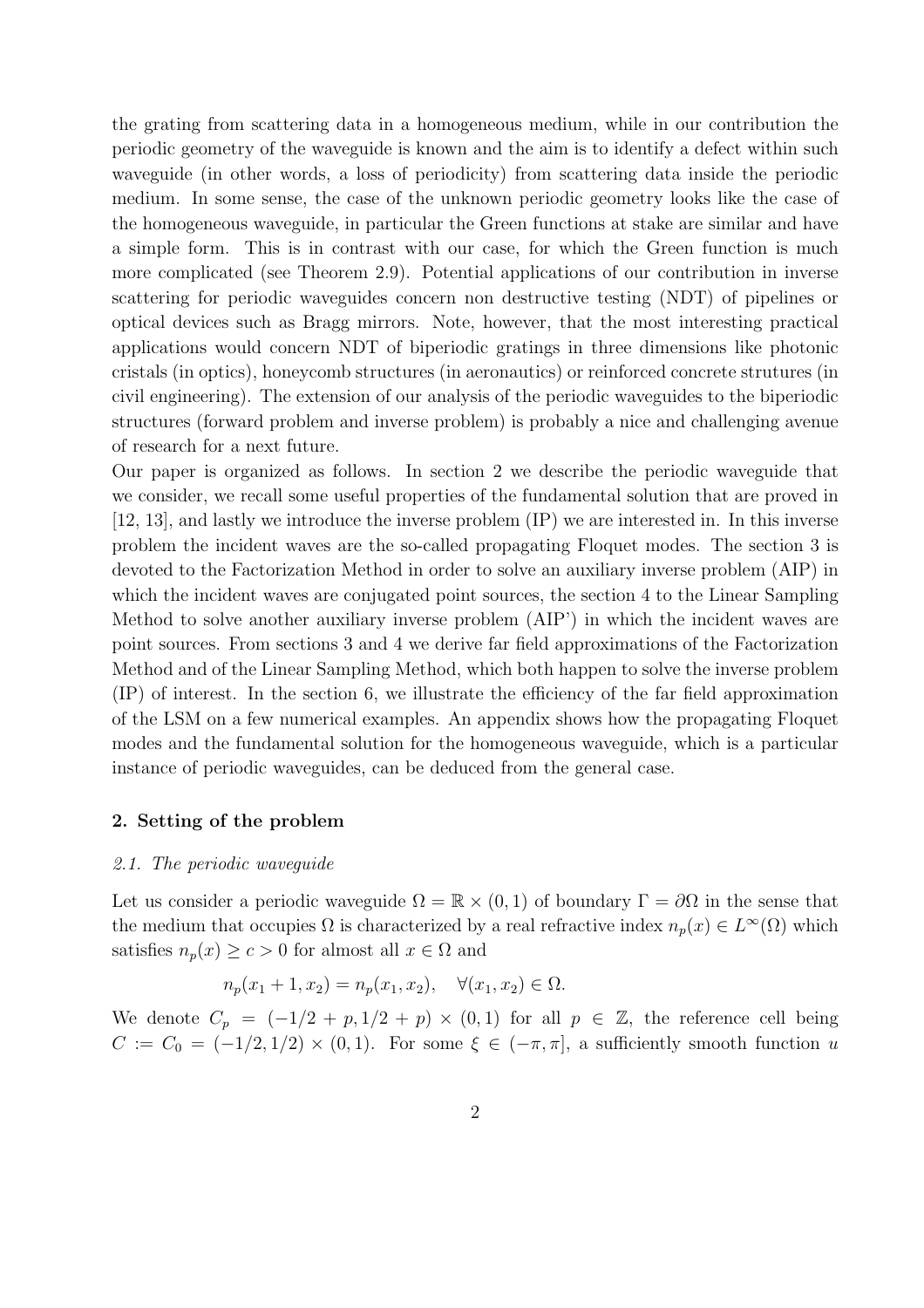is said to be  $\xi$ -quasiperiodic in  $C_p$ , and we note  $u \in \mathrm{QP}_{\xi}(C_p)$ , if we have

$$
u(1/2+p,x_2) = e^{i\xi}u(-1/2+p,x_2), \quad \partial_1u(1/2+p,x_2) = e^{i\xi}\partial_1u(-1/2+p,x_2).
$$

Classically, the analysis of the periodic waveguide is based on the unbounded operator

$$
A(\xi) = -\frac{1}{n_p^2} \Delta : L^2(C, n_p^2 dx_1 dx_2) \longrightarrow L^2(C, n_p^2 dx_1 dx_2)
$$

of domain

$$
D(A(\xi)) = \{ u \in H^1(C), \ \Delta u \in L^2(C), \ \partial_2 u = 0 \quad \text{on} \quad \partial C \cap \Gamma, \ u \in \mathbb{Q}P_{\xi}(C) \}.
$$

It is readily seen that the operator  $A(\xi)$  is self-adjoint, positive on  $L^2(C, n_p^2 dx_1 dx_2)$  and has compact resolvent. The spectrum of  $A(\xi)$  is then discrete and formed by a sequence of real eigenvalues  $0 \leq \lambda_1(\xi) \leq \lambda_2(\xi) \leq ... \leq \lambda_n(\xi) \leq ...$ , with  $\lim_{n\to+\infty} \lambda_n(\xi) = +\infty$ . These eigenvalues are such that for all n, the function  $\xi \mapsto \lambda_n(\xi)$  is continuous in  $(-\pi, \pi]$ . The corresponding eigenfunctions are denoted by  $\varphi_n(\cdot;\xi) \in H^1(C)$  and form an orthonormal basis of  $L^2(C)$ . Note that in virtue of standard regularity results for elliptic equations we have  $\varphi_n(\cdot;\xi) \in H^2(C)$  and then the functions  $\varphi_n(\cdot;\xi)$  are continuous up to the boundary of C.

As a straightforward consequence of the definition, we have (up to a correct choice of eigenfunctions)

$$
\lambda_n(-\xi) = \lambda_n(\xi), \quad \varphi_n(\cdot; -\xi) = \overline{\varphi_n(\cdot; \xi)}.
$$
 (1)

According to [16], if the eigenvalue  $\lambda_n(\xi_0)$  is simple for some  $\xi_0 \in (-\xi, \xi]$ , then the functions  $\xi \mapsto \lambda_n(\xi)$  and  $\xi \mapsto \varphi_n(\cdot;\xi)$  with values in R and  $L^2(C)$ , respectively, are analytic in a neighborhood of  $\xi_0$ .

Remark 2.1. For sake of simplicity, we have chosen to address a simple case as far as the geometry and the medium are concerned. In particular, here we consider a straight waveguide and a medium characterized by the equation  $\Delta u + k^2 n_p^2 u = 0$  for periodic  $n_p$ . We could easily extend the analysis which follows in the context of a waveguide with periodic geometry or a medium characterized by an equation of type  $\text{div}(\mu_p \nabla u) + \rho_p k^2 u = 0$  with periodic coefficients  $\rho_p, \mu_p.$ 

### 2.2. The propagating Floquet modes

In order to define the propagating Floquet modes at frequency  $k$  in a constructive way, we consider the functions  $u \in H^1_{loc}(\Omega) := \{u \in \mathcal{D}'(\Omega), \varphi(x_1)u \in H^1(\Omega), \forall \varphi \in C_0^{\infty}(\mathbb{R})\}$  for which there exists some  $\xi \in (-\pi, \pi]$  such that

$$
\begin{cases}\n-(\Delta + k^2 n_p^2)u = 0 & \text{in} \\
\partial_\nu u = 0 & \text{on} \\
u \in \mathcal{Q}P_\xi(C_p) & \text{for all} \quad p \in \mathbb{Z}.\n\end{cases}
$$
\n(2)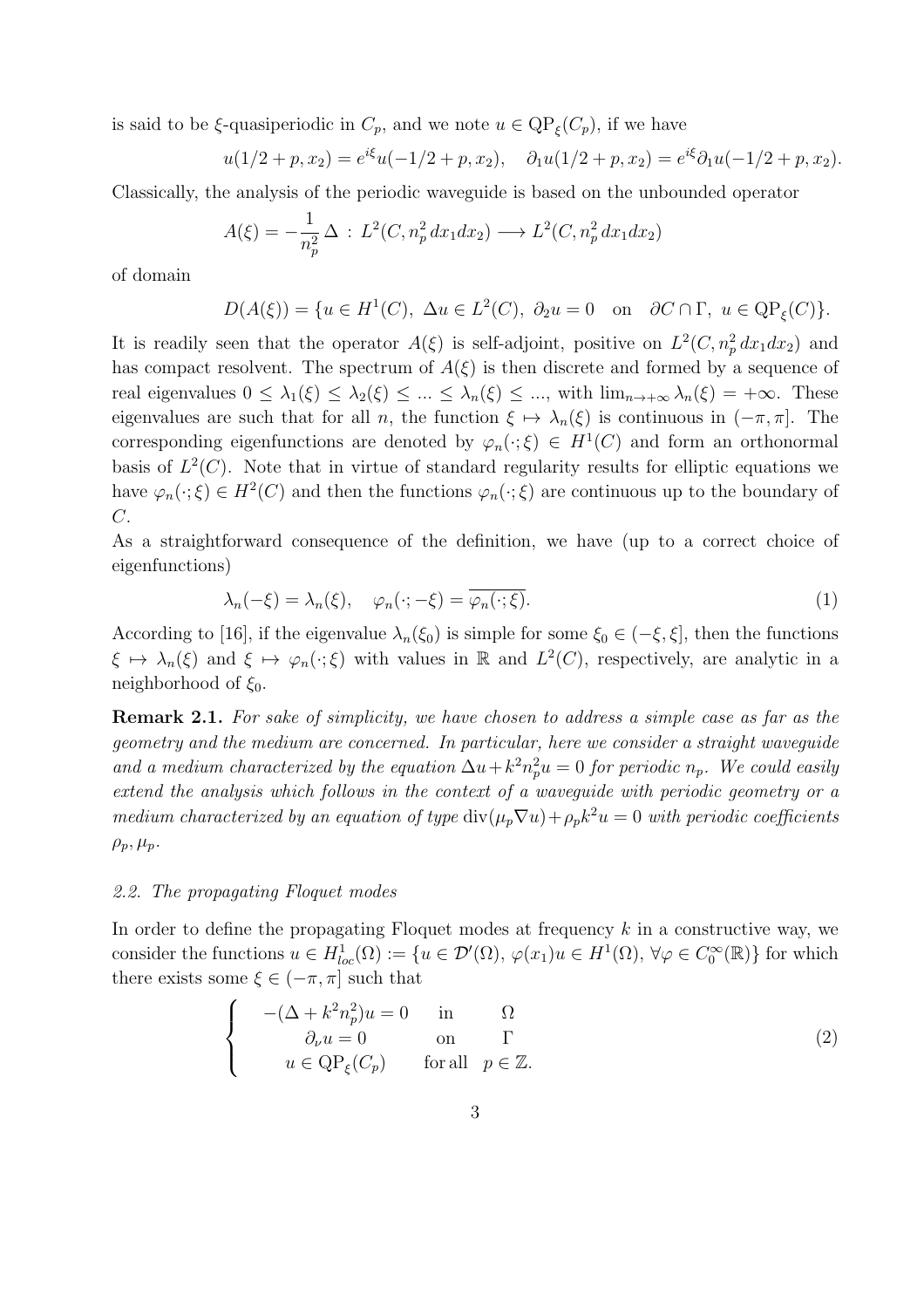**Lemma 2.2.** For fixed  $\xi \in (-\pi, \pi]$ , the solutions of problem (2) are defined for all  $(x, p) \in C \times \mathbb{Z}$  by

$$
u(x_1 + p, x_2; \xi) = \sum_{\{n > 0, \lambda_n(\xi) = k^2\}} \alpha_n \varphi_n(x_1, x_2; \xi) e^{ip\xi},\tag{3}
$$

where  $\alpha_n \in \mathbb{C}$ .

*Proof.* If we consider the restriction to cell C of a solution u of system  $(2)$ , since the  $(\varphi_n(\cdot;\xi))_n$ form a basis of  $L^2(C)$ , there exist some  $\alpha_n \in \mathbb{C}$  for all  $n > 0$  such that  $u = \sum_n \alpha_n \varphi_n(\cdot; \xi)$  in C. Applying the operator  $A(\xi)$  to such equation, we obtain

$$
\alpha_n(k^2 - \lambda_n(\xi))\varphi_n(\cdot;\xi) = 0, \quad \forall n > 0,
$$

that is either  $\alpha_n = 0$  or  $\lambda_n(\xi) = k^2$ . The regularity of the solution u implies the continuity of the trace and of the normal derivative of the function across the transverse sections of each cell  $C_p$ . Since in addition u is  $\xi$ -quasiperiodic in each  $C_p$ , this implies that  $u|_{C_p} = e^{ip\xi}u|_{C_p}$ , and then (3).

Conversely, solutions of (3) satisfy the system (2).

Defining the sets

$$
I(k) = \{n > 0, \, \exists \xi \in (-\pi, \pi], \quad \lambda_n(\xi) = k^2\}
$$

and for  $n \in I(k)$ ,

$$
\Xi_n(k) = \{ \xi \in (-\pi, \pi], \quad \lambda_n(\xi) = k^2 \},
$$

we now define the propagating Floquet modes at frequency k, for some  $(x, p) \in C \times \mathbb{Z}$ , by

$$
u_n(x_1 + p, x_2; \xi) = \varphi_n(x_1, x_2; \xi) e^{ip\xi}, \quad \forall n \in I(k), \quad \forall \xi \in \Xi_n(k).
$$
 (4)

 $\Box$ 

It is proved in [12] that both sets  $I(k)$  and  $\Xi_n(k)$  are finite, and that  $\Xi_n(k)$  is symmetric with respect to  $\xi = 0$ .

Remark 2.3. In the appendix, we characterize with this approach the propagating Floquet modes in the case of the homogeneous waveguide, which is a particular case of periodic waveguides with  $n_p = 1$  in  $\Omega$ . In particular, we prove in that case that the above definition of the propagating Floquet modes coincide with the classical definition of the propagating guided modes.

In the remainder of the paper, we make three different assumptions on the frequency  $k$ .

Assumption 2.4. The frequency  $k > 0$  is such that for all  $n \in I(k)$  and all  $\xi \in \Xi_n(k)$ ,  $\lambda_n(\xi)$  is a simple eigenvalue.

**Assumption 2.5.** The frequency  $k > 0$  is such that for all  $n \in I(k)$  and all  $\xi \in \Xi_n(k)$ ,  $\lambda'_n(\xi) \neq 0.$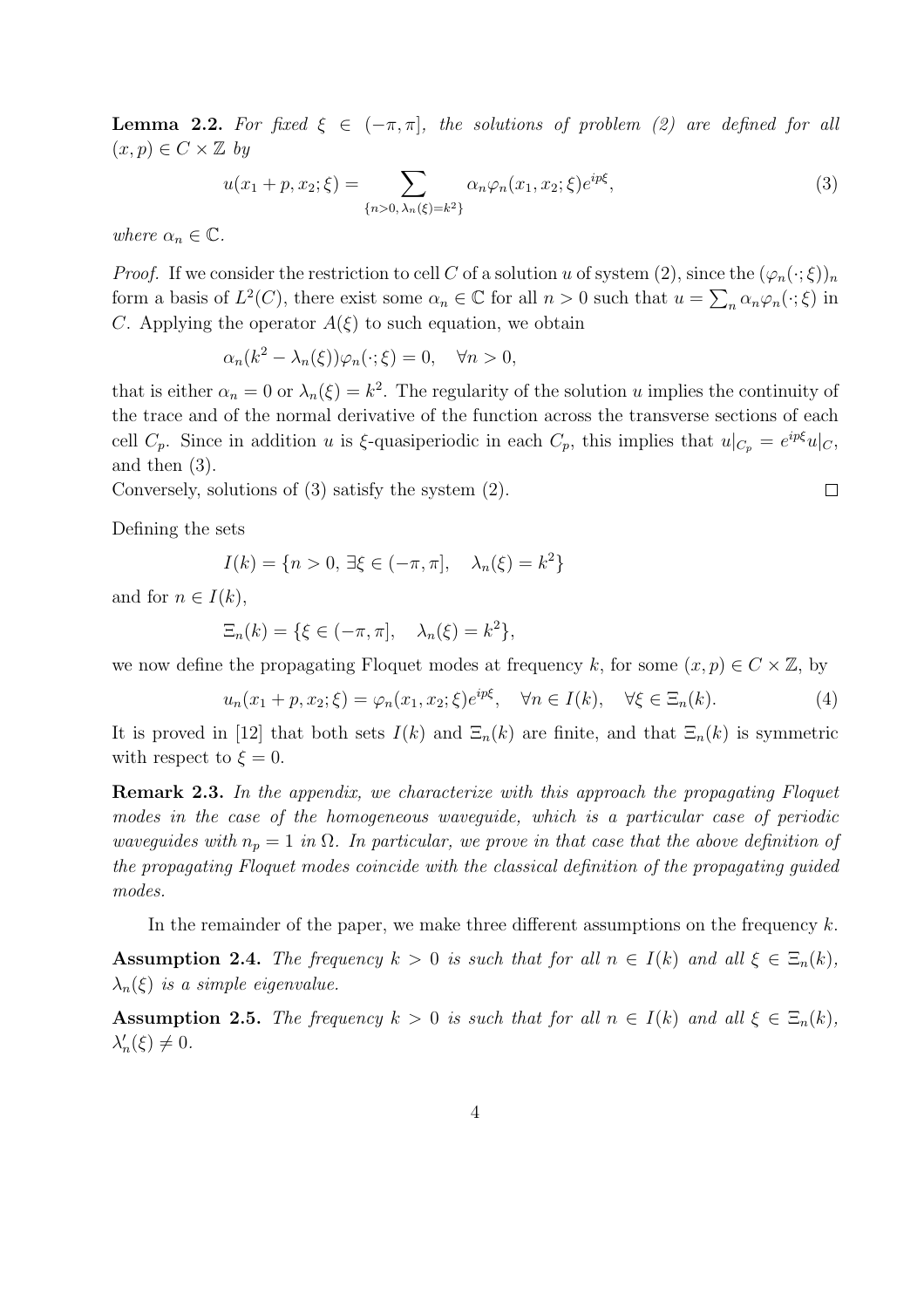**Assumption 2.6.** Let us consider  $S^0_{\pm}$  the transverse sections of the reference cell C defined by  $x_1 = \pm 1/2$ , the subdomains of  $\Omega$  defined by  $\Omega_{+}^{0} = \Omega \cap \{x_1 > 1/2\}$  and  $\Omega_{-}^0 = \Omega \cap \{x_1 < -1/2\}$  and the subboundaries of  $\Gamma$  defined by  $\Gamma_{+}^0 = \Gamma \cap \{x_1 > 1/2\}$ and  $\Gamma_-^0 = \Gamma \cap \{x_1 < -1/2\}.$ 

The frequency  $k$  is not an eigenvalue of the operators

$$
A_{\pm}^{0} = -\frac{1}{n_p^2} \Delta : L^2(\Omega_{\pm}^0, n_p^2 dx_1 dx_2) \longrightarrow L^2(\Omega_{\pm}^0, n_p^2 dx_1 dx_2)
$$

of domain

$$
D(A_{\pm}^0) = \{u \in H^1(\Omega_{\pm}^0), \ \Delta u \in L^2(\Omega_{\pm}^0), \ \partial_2 u = 0 \text{ on } \Gamma_{\pm}^0, \ u = 0 \text{ on } S_{\pm}^0\}.
$$

The assumption 2.4 ensures the local analytic behaviour (in particular the differentiability) of the functions  $\xi \mapsto \lambda_n(\xi)$  and  $\xi \mapsto \varphi_n(\cdot;\xi)$  for a fixed n. The assumption 2.5 means that the functions  $\xi \to \lambda_n(\xi)$  have no local extrema, which is necessary to apply the limiting absorption principle to scattering solutions. The assumption 2.6 means that there is no edge mode in any of the two half-waveguides associated with a homogeneous Dirichlet boundary condition, which enables us to define the Dirichlet-to-Neumann operators. The precise role of each of these assumptions will be specified in the next subsection. It is proved in  $[12]$  that the set of k for which one of the assumptions 2.4, 2.5 and 2.6 does not hold is countable. It is also proved in [12] that if  $n_p$  is symmetric with respect to the axis  $x_1 = 0$ , then the assumption 2.6 is automatically satisfied for any  $k$ . The assumption 2.4 is purely technical and enables us to give a simplified presentation of the results. By adding some technical arguments these results could be adapted if we removed assumption 2.4 (see [13]).

The group velocity of the propagating Floquet mode  $u_n$  is given by

$$
V_n(\xi) := \frac{dk}{d\xi}(\xi) = \frac{1}{2}\lambda_n(\xi)^{-1/2}\lambda'_n(\xi).
$$

Thanks to the assumption 2.5, the propagating Floquet modes  $u_n$  can be divided into those for which  $\lambda'_n(\xi) > 0$  (they propagate from the left to the right) and those for which  $\lambda'_n(\xi) < 0$ (they propagate from the right to the left). In the following, for  $\lambda'_n(\xi) > 0$ , we denote  $u_n^+(\cdot;\xi) := u_n(\cdot;\xi)$  and  $u_n^-(\cdot;\xi) := u_n(\cdot;-\xi)$ . This definition is consistent with the fact that, from the first identity of (1),  $\lambda'_n(-\xi) = -\lambda'_n(\xi)$ . From the second identity of (1), it follows that

$$
u_n^-(\cdot;\xi) = \overline{u_n^+(\cdot,\xi)}, \quad \forall n \in I(k), \quad \forall \xi \in \Xi_n(k), \quad \lambda_n'(\xi) > 0.
$$
 (5)

### 2.3. The Green function and its far field

Now let us consider the Green function of the periodic waveguide, denoted by G. Such function is defined, for all  $y \in \Omega$  by the problem

$$
\begin{cases}\n-(\Delta + k^2 n_p^2) G(\cdot, y) = \delta_y & \text{in} \\
\partial_\nu G(\cdot, y) = 0 & \text{on} \\
G(\cdot, y) & \text{satisfies RC} \n\end{cases}\n\text{ for } |x_1| \to +\infty.
$$
\n(6)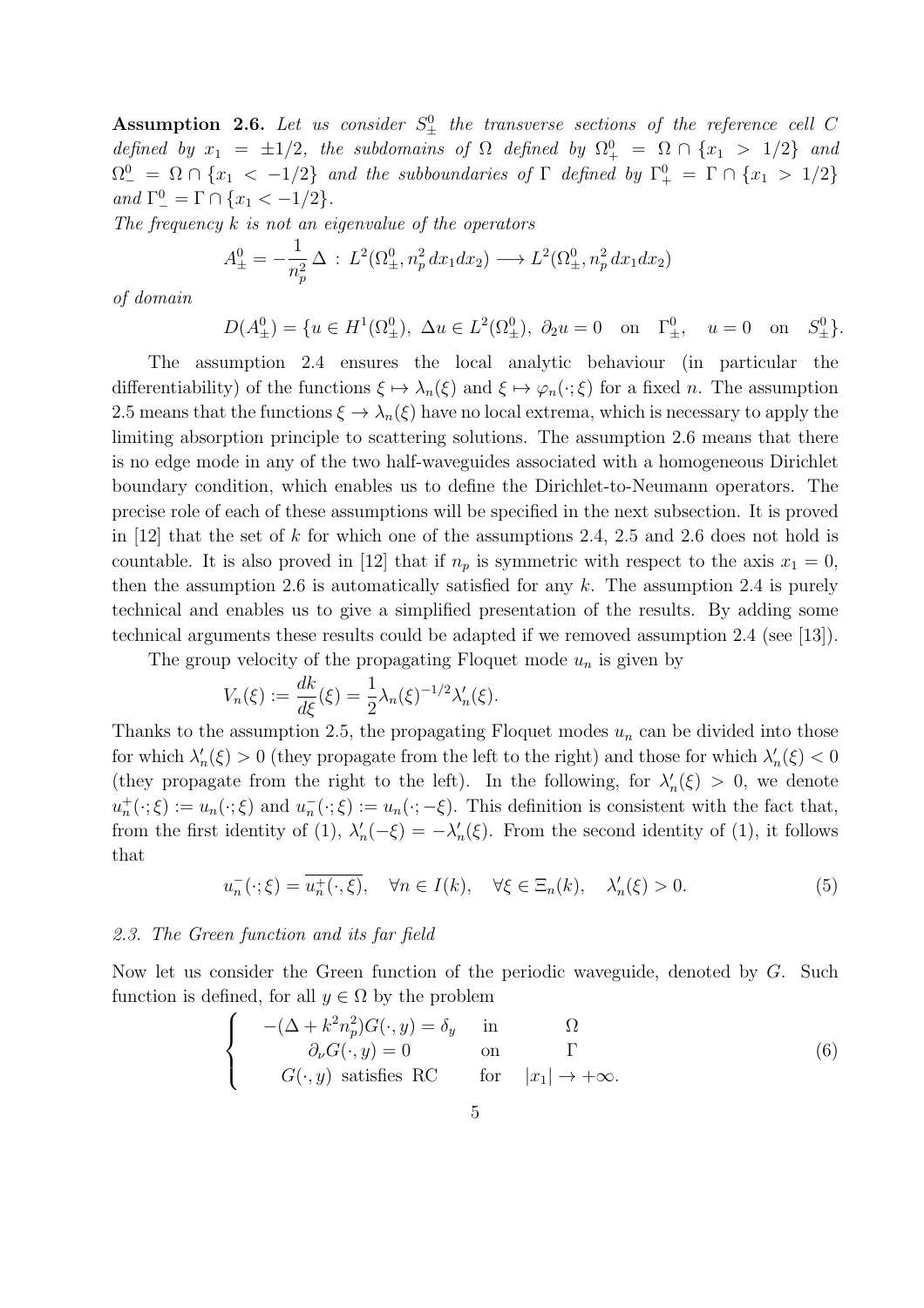The radiation condition RC means that we have to select among all the solutions of the first two equations of (6) the one which is outgoing, that is the one which is "physical". A possibility to specify such radiation condition is to use the Dirichlet-to-Neumann operator, which can be properly defined with the help of the limiting absorption principle. With assumptions 2.5 and 2.6, it is proved in [12] that the problem (6) in the unbounded domain  $\Omega$  is equivalent to a system in a bounded domain  $\Omega_b = \Omega \cap \{x = (x_1, x_2), -1/2 - M \leq \Omega\}$  $x_1 < 1/2 + N$  for  $M, N \in \mathbb{N}$ , with the help of the Dirichlet-to-Neumann operators  $T_{\pm}$ :  $H^{\frac{1}{2}}(S_{\pm}) \to H^{-\frac{1}{2}}(S_{\pm}),$  where the transverse sections  $S_+$  and  $S_-$  are defined by  $x_1 = 1/2 + N$ and  $x_1 = -1/2 - M$ , respectively. Here  $H^{-\frac{1}{2}}(S_{\pm})$  is understood as the dual space of  $H^{\frac{1}{2}}(S_{\pm})$ . Such DtN operators are defined as follows. For  $\varphi \in H^{\frac{1}{2}}(S_+)$  (respectively  $H^{\frac{1}{2}}(S_-)$ ),  $T_+(\varphi)$ (resp.  $T_-(\varphi)$ ) is defined as  $\partial_1 u_+|_{S_+} \in H^{-\frac{1}{2}}(S_+)$  (resp.  $-\partial_1 u_-|_{S_-} \in H^{-\frac{1}{2}}(S_-)$ ), where  $u_+$ (resp. u−) is the physical solution (given by the limiting absorption principle) in the halfwaveguide  $\Omega_+ = \Omega \cap \{x_1 > 1/2 + N\}$  (resp.  $\Omega_- = \Omega \cap \{x_1 < -1/2 - M\}$ ) of the problems

$$
\begin{cases}\n-(\Delta + k^2 n_p^2) u_{\pm} = 0 & \text{in} \quad \Omega_{\pm} \\
\partial_\nu u_{\pm} = 0 & \text{on} \quad \Gamma_{\pm} \\
u_{\pm} = \varphi & \text{on} \quad S_{\pm},\n\end{cases} (7)
$$

where  $\Gamma_+$  (resp.  $\Gamma_-$ ) is the subpart of  $\Gamma$  which corresponds to  $x_1 > 1/2 + N$  (resp.  $x_1 < -1/2 - M$ ). The operators  $T_{\pm}$  satisfy the following proposition, which is proved in [12].

**Proposition 2.7.** With assumptions 2.5 and 2.6 the operators  $T_{\pm}$  :  $H^{\frac{1}{2}}(S_{\pm}) \rightarrow H^{-\frac{1}{2}}(S_{\pm})$ are isomorphisms, symmetric in the sense that

$$
\forall \varphi, \psi \in H^{\frac{1}{2}}(S_{\pm}), \quad \langle T_{\pm} \varphi, \psi \rangle - \langle T_{\pm} \psi, \varphi \rangle = 0,
$$

and satisfy

$$
\langle (\text{Im} T_{\pm}) \varphi, \varphi \rangle \ge 0, \quad \forall \varphi \in H^{\frac{1}{2}}(S_{\pm}),
$$

where  $\langle \cdot, \cdot \rangle$  denotes duality pairing between  $H^{-\frac{1}{2}}(S_{\pm})$  and  $H^{\frac{1}{2}}(S_{\pm})$ .

Contrary to the homogeneous waveguide (see for example [5]), the operators  $T_{\pm}$  do not have a simple expression in the general case of a periodic waveguide (see [12]). With the help of operators  $T_{\pm}$ , assuming without loss of generality that  $y \in \Omega_b$ , the problem (6) in the unbounded domain  $\Omega$  is equivalent to the following problem in the bounded domain  $\Omega_b$ :

$$
\begin{cases}\n-(\Delta + k^2 n_p^2) G(\cdot, y) = \delta_y & \text{in} \quad \Omega_b \\
\partial_\nu G(\cdot, y) = 0 & \text{on} \quad \Gamma_b \\
\partial_\nu G(\cdot, y) = T_\pm G(\cdot, y) & \text{on} \quad S_\pm,\n\end{cases}
$$
\n(8)

where  $\Gamma_b$  is the subpart of  $\Gamma$  which corresponds to  $-1/2 - M < x_1 < 1/2 + N$ .

An explicit expression of the Green function  $G$  is obtained in [12, 13] by using the limiting absorption principle, as detailed in [13] and briefly summarized in what follows.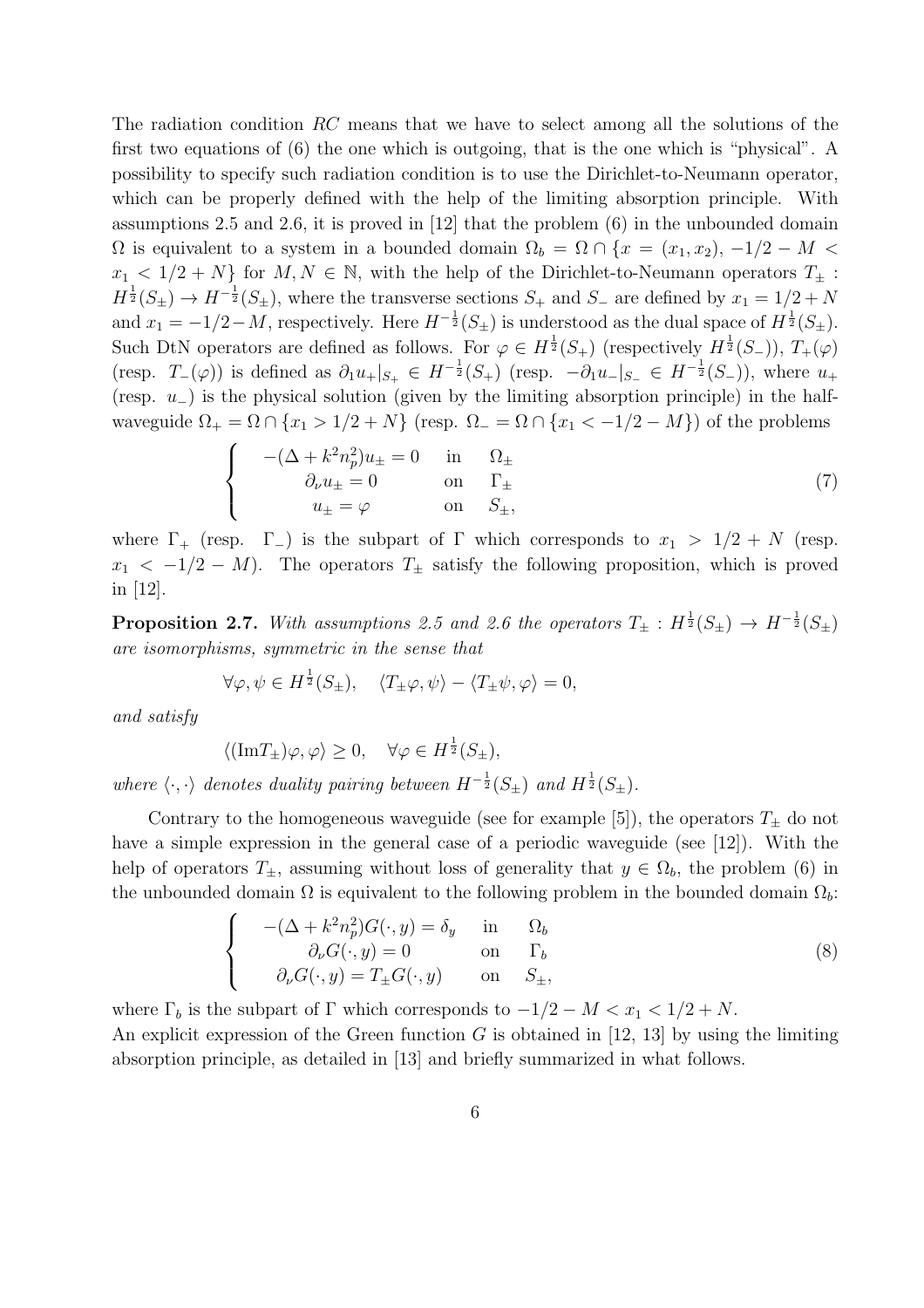Firstly one defines the Green function  $G_{\varepsilon}(\cdot, y)$  in the presence of absorption  $\varepsilon > 0$  as the solution in  $L^2(\Omega)$  of the system

$$
\begin{cases}\n-\Delta G_{\varepsilon}(\cdot, y) - (k^2 + i\varepsilon)n_p^2 G_{\varepsilon}(\cdot, y) = \delta_y & \text{in} \quad \Omega \\
\partial_\nu G_{\varepsilon}(\cdot, y) = 0 & \text{on} \quad \Gamma.\n\end{cases} \tag{9}
$$

By using the Floquet-Bloch transform in the  $x_1$  direction and the spectral decomposition of operator  $A(\xi)$ , one obtains that

$$
\forall x, y \in C, \quad \forall p, q \in \mathbb{Z},
$$
  

$$
G_{\varepsilon}(x_1 + p, x_2; y_1 + q, y_2) = \frac{1}{2\pi} \sum_{n=1}^{+\infty} \int_{-\pi}^{\pi} \frac{\varphi_n(x; \xi) \overline{\varphi_n(y; \xi)}}{\lambda_n(\xi) - (k^2 + i\varepsilon)} e^{i(p-q)\xi} d\xi.
$$

Note that the Green function  $G_{\varepsilon}$  satisfies the usual symmetry relationship, that is

**Lemma 2.8.** For all  $x, y \in \Omega$ , we have  $G_{\varepsilon}(x, y) = G_{\varepsilon}(y, x)$ .

*Proof.* The proof relies on the change of variable  $\xi \rightarrow -\xi$  in the integral and on the relationships (1).  $\Box$ 

Secondly, the Green function without absorption is obtained by passing to the limit  $\varepsilon \to 0$  in the above expression of  $G_{\varepsilon}$ . From [12, 13], we obtain the following theorem.

**Theorem 2.9.** With assumptions 2.4 and 2.5, the solution of  $(6)$  is given by

$$
\forall x, y \in C, \quad \forall p, q \in \mathbb{Z},
$$
  

$$
G(x_1 + p, x_2; y_1 + q, y_2) = \frac{1}{2\pi} \sum_{n \notin I(k)} \int_{-\pi}^{\pi} \frac{\varphi_n(x; \xi) \overline{\varphi_n(y; \xi)}}{\lambda_n(\xi) - k^2} e^{i(p-q)\xi} d\xi
$$
 (10)

$$
+\frac{1}{2\pi}\sum_{n\in I(k)}\left\{\text{p.v.}\int_{-\pi}^{\pi}\frac{\varphi_n(x;\xi)\overline{\varphi_n(y;\xi)}}{\lambda_n(\xi)-k^2}e^{i(p-q)\xi}\,d\xi+i\pi\sum_{\xi\in\Xi_n(k)}\frac{\varphi_n(x;\xi)\overline{\varphi_n(y;\xi)}}{|\lambda'_n(\xi)|}e^{i(p-q)\xi}\right\}.\tag{11}
$$

As a trivial consequence of Lemma 2.8, it follows that

**Lemma 2.10.** For all  $x, y \in \Omega$ , we have  $G(x, y) = G(y, x)$ .

With a view to address an inverse problem based on far field data, we will need the following result concerning the far field of the Green function, which is part of [13].

Theorem 2.11. With assumptions 2.4 and 2.5, we have

$$
\forall x, y \in C, \quad \forall p, q \in \mathbb{Z}, \quad \pm := \text{sgn}(p - q),
$$
  

$$
G(x_1 + p, x_2; y_1 + q, y_2) = G^{\pm}_{\infty}(x_1 + p, x_2; y_1 + q, y_2) + \mathcal{O}_{L^2}(e^{-\alpha|p|}),
$$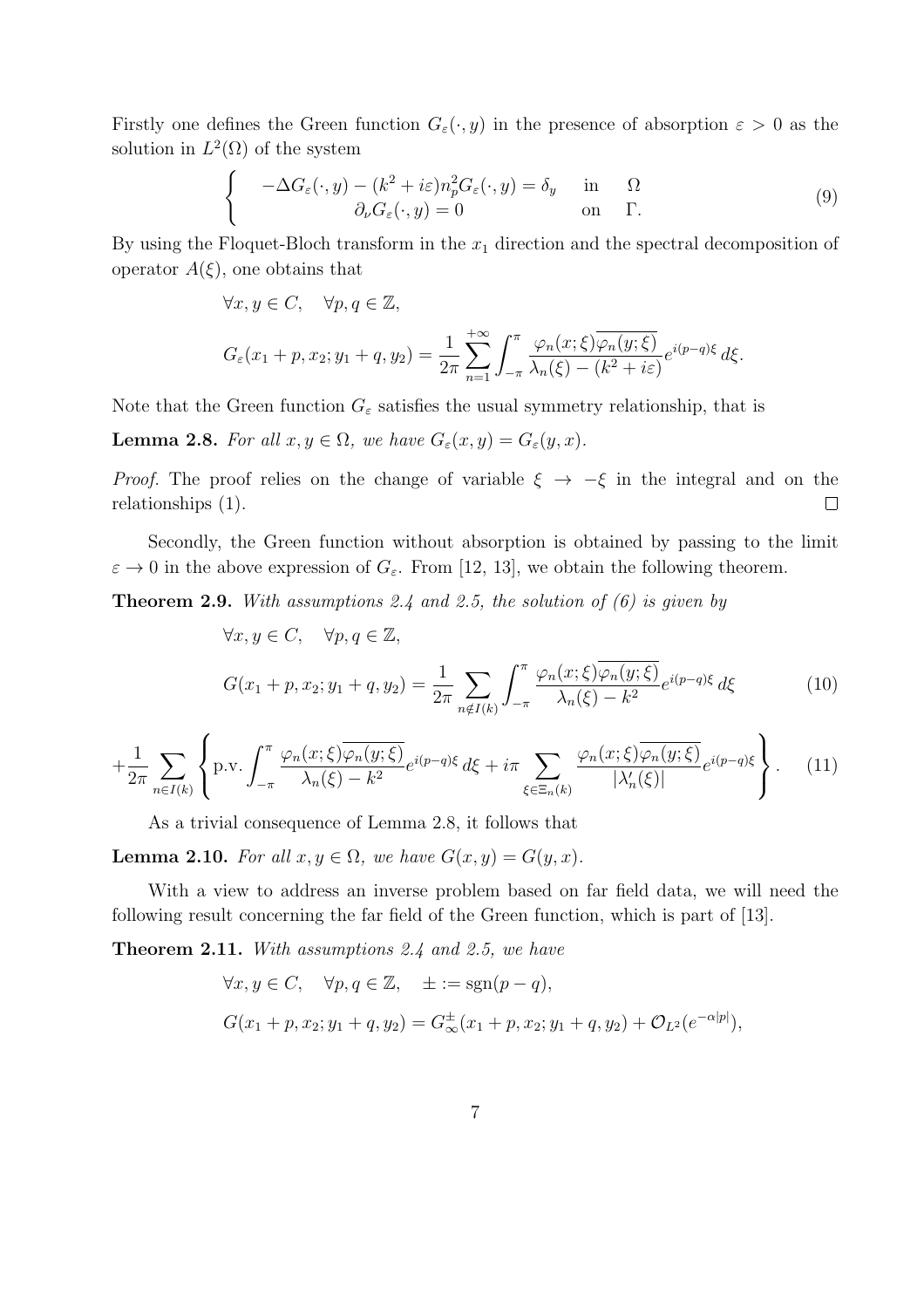where

$$
G_{\infty}^{\pm}(x_1+p,x_2;y_1+q,y_2)=i\sum_{n\in I(k)}\sum_{\substack{\xi\in\Xi_n(k)\\ \pm\lambda'_n(\xi)>0}}\frac{\varphi_n(x;\xi)\overline{\varphi_n(y;\xi)}}{|\lambda'_n(\xi)|}e^{i(p-q)\xi},
$$

and where for some  $\alpha > 0$ ,  $\mathcal{O}_{L^2}(e^{-\alpha|p|})$  is for all p a function the  $L^2(C_p)$  norm of which is of order  $e^{-\alpha|p|}$ .

The proof of Theorem 2.11 relies on the one hand on some analyticity arguments to deal with the first sum  $(10)$  in the expression of G and on the other hand on the non stationary phase Theorem to deal with each principal value in the sum (11) (see [13]). It follows from the definition of the propagating Floquet modes  $u_n^+$  and  $u_n^-$  that an alternative (simpler) expression of function  $G_{\infty}^{\pm}$  is the following one, which will be used to solve the inverse problem in the presence of far field data.

#### Corollary 2.12. We have

$$
\forall x, y \in \Omega, \quad G_{\infty}^{\pm}(x, y) = i \sum_{n \in I(k)} \sum_{\substack{\xi \in \Xi_n(k) \\ \lambda_n'(\xi) > 0}} \frac{u_n^{\pm}(x; \xi) u_n^{\mp}(y; \xi)}{\lambda_n'(\xi)}.
$$
\n
$$
\tag{12}
$$

*Proof.* From Theorem 2.11, we have for  $x, y \in C$  and for  $p, q \in \mathbb{Z}$ ,

$$
G_{\infty}^+(x_1+p,x_2;y_1+q,y_2)=i\sum_{n\in I(k)}\sum_{\xi\in\Xi_n(k)\atop \lambda'_n(\xi)>0}\frac{\varphi_n(x;\xi)\varphi_n(y;\xi)}{\lambda'_n(\xi)}e^{i(p-q)\xi},
$$

which by using the fact that for  $\lambda'_n(\xi) > 0$ ,  $u^+_n(x_1+p, x_2; \xi) = \varphi_n(x; \xi)e^{ip\xi}$  and the relationship (5) implies that

$$
G_{\infty}^+(x_1+p,x_2;y_1+q,y_2)=i\sum_{n\in I(k)}\sum_{\substack{\xi\in\Xi_n(k)\\ \lambda'_n(\xi)>0}}\frac{u_n^+(x_1+p,x_2;\xi)u_n^-(y_1+q,y_2;\xi)}{\lambda'_n(\xi)}.
$$

Let us consider the other case.

$$
G_{\infty}^-(x_1+p,x_2;y_1+q,y_2)=i\sum_{n\in I(k)}\sum_{\substack{\xi\in\Xi_n(k)\\-\lambda'_n(\xi)>0}}\frac{\varphi_n(x;\xi)\varphi_n(y;\xi)}{-\lambda'_n(\xi)}e^{i(p-q)\xi},
$$

By using the fact that the sets  $\Xi_n(k)$  are symmetric with respect to 0 and by using the change of variable  $\xi \to -\xi$ , we obtain

$$
G_{\infty}^{-}(x_1 + p, x_2; y_1 + q, y_2) = i \sum_{n \in I(k)} \sum_{\substack{\xi \in \Xi_n(k) \\ -\lambda'_n(-\xi) > 0}} \frac{\varphi_n(x; -\xi)\varphi_n(y; -\xi)}{-\lambda'_n(-\xi)} e^{-i(p-q)\xi}.
$$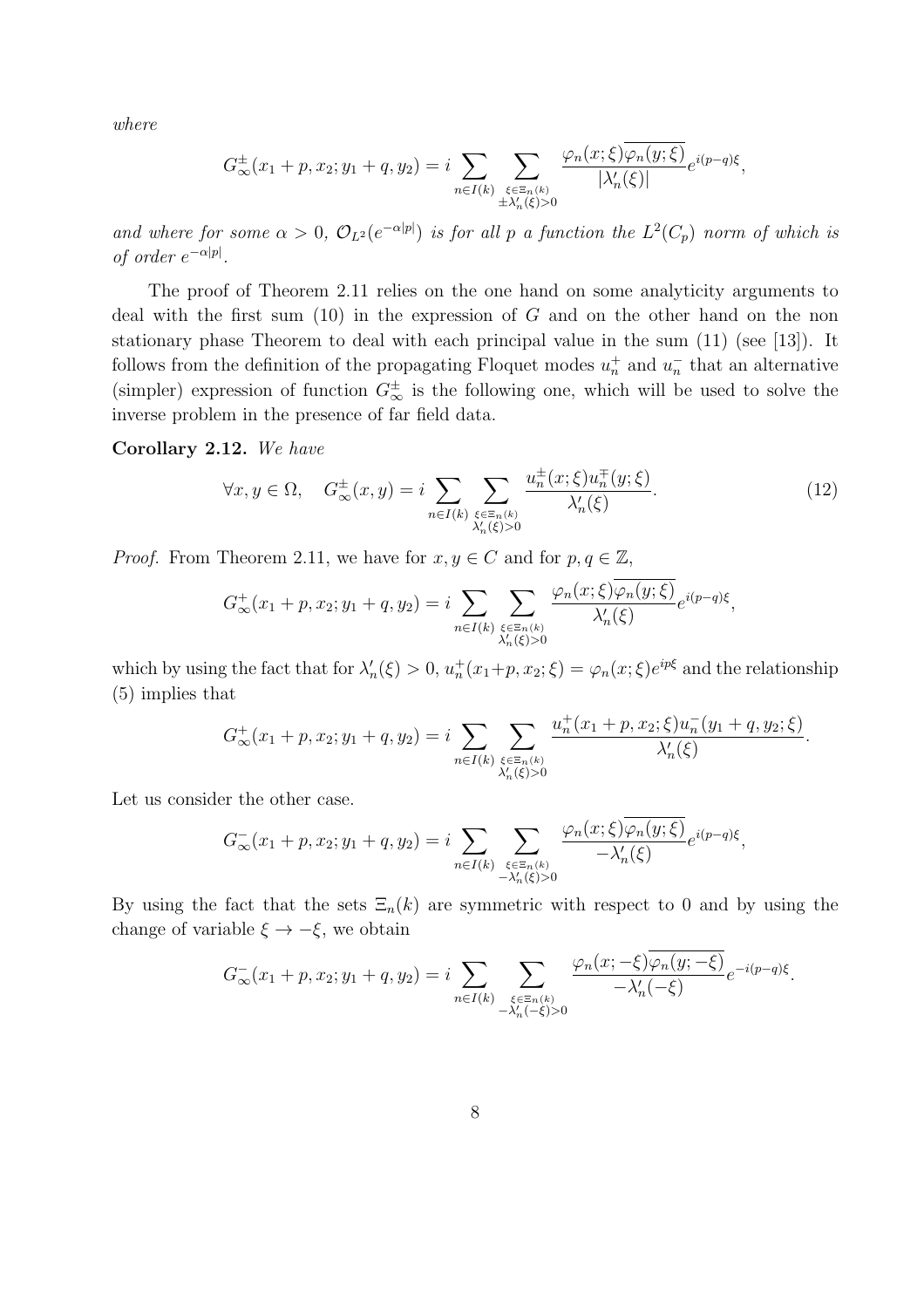By using again (1), in particular the fact that  $\lambda'_n(-\xi) = -\lambda'_n(\xi)$ , we end up with

$$
G_{\infty}^-(x_1+p,x_2;y_1+q,y_2)=i\sum_{n\in I(k)}\sum_{\substack{\xi\in\Xi_n(k)\\ \lambda'_n(\xi)>0}}\frac{\varphi_n(x;\xi)\varphi_n(y;\xi)}{\lambda'_n(\xi)}e^{-i(p-q)\xi},
$$

that is

$$
G_{\infty}^{-}(x_1+p,x_2;y_1+q,y_2)=i\sum_{n\in I(k)}\sum_{\substack{\xi\in\Xi_n(k)\\ \lambda'_n(\xi)>0}}\frac{u_n^{-}(x_1+p,x_2;\xi)u_n^{+}(y_1+q,y_2;\xi)}{\lambda'_n(\xi)},
$$

 $\Box$ 

which completes the proof.

Remark 2.13. In the appendix, we compute the far field of the fundamental solution in the special case of the homogeneous waveguide, that is  $n_p = 1$  in  $\Omega$ . In particular, we retrieve the expression obtained by using directly the well-known fundamental solution for the homogeneous waveguide.

#### 2.4. Some auxiliary forward problems and integral representation of their solutions

In order to apply the factorization method of A. Kirsch [17], we consider two auxiliary forward problems. To ensure well-posedness of these two problems, we assume that in the cell  $C$ ,  $n_p$  has a constant value near the left transverse section and a constant value near the right transverse section, these two constants being possibly different. The precise statement of this assumption is:

Assumption 2.14. There exist  $\alpha_-, \alpha_+ > 0$  and  $\delta > 0$  such that

$$
\begin{cases}\n\forall (x_1, x_2) \in (-1/2, -1/2 + \delta) \times (0, 1) & n_p(x_1, x_2) = \alpha_-\n\forall (x_1, x_2) \in (1/2 - \delta, 1/2) \times (0, 1) & n_p(x_1, x_2) = \alpha_+.\n\end{cases}
$$

First, for a source term  $f \in L^2(D)$  which is supported in an open domain D with  $\overline{D} \subset \Omega_b$ , u will denote the solution in  $\Omega_b$  of the system

$$
\begin{cases}\n-(\Delta + k^2 n_p^2)u = f & \text{in} & \Omega_b \\
\partial_2 u = 0 & \text{on} & \Gamma_b \\
\pm \partial_1 u = T_{\pm} u & \text{on} & S_{\pm}.\n\end{cases}
$$
\n(13)

We have the following proposition.

Proposition 2.15. With assumptions 2.5, 2.6 and 2.14 the problem (13) has a unique solution in  $H^2(\Omega_b)$ .

*Proof.* It is easy to prove that an equivalent weak formulation of (13) is : find  $u \in H^1(\Omega_b)$ such that

$$
a(u, v) = l(v), \quad \forall v \in H^1(\Omega_b),
$$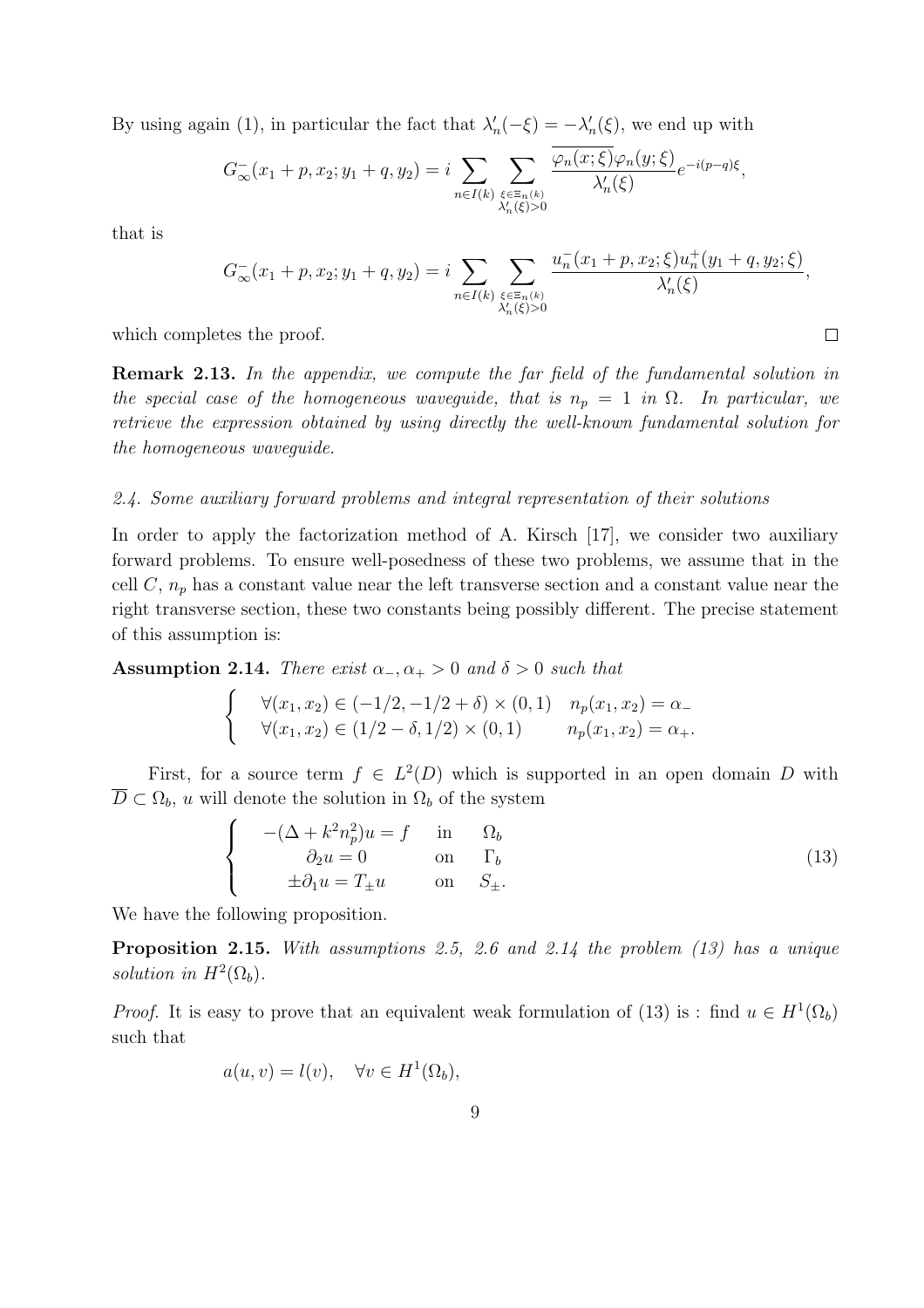where the hermitian form  $a$  and the antilinear form  $l$  are defined by

$$
a(u,v) = \int_{\Omega_b} (\nabla u \cdot \nabla \overline{v} - k^2 n_p^2 u \overline{v}) dx - \langle T_- u, v \rangle_{S_-} - \langle T_+ u, v \rangle_{S_+}
$$

and

$$
l(v) = \int_{\Omega_b} f \overline{v} \, dx.
$$

We first prove that the above problem is of Fredholm type in  $H^1(\Omega_b)$ . To see this we write  $a = b + c$ , where

$$
b(u, v) = \int_{\Omega_b} (\nabla u \cdot \nabla \overline{v} + u \overline{v}) \, dx - \left\langle T^0_- u, v \right\rangle_{S_-} - \left\langle T^0_+ u, v \right\rangle_{S_+}
$$

and

$$
c(u,v) = -\int_{\Omega_b} (1 + k^2 n_p^2) u \overline{v} \, dx - \langle (T_- - T_-^0)u, v \rangle_{S_-} - \langle (T_+ - T_+^0)u, v \rangle_{S_+},
$$

where  $T_{\pm}^0$  are the analogous Dirichlet-to-Neumann operators as  $T_{\pm}$  for the homogeneous waveguide associated with  $n_p = \alpha_{\pm}$ . It is easy to prove (see [6]) that for all  $u \in H^1(\Omega_b)$ 

$$
\operatorname{Re}\left\langle T_{\pm}^0 u, u\right\rangle_{S_{\pm}} \le 0,
$$

while the operators  $T_{\pm} - T_{\pm}^0$ :  $H^{1/2}(S_{\pm}) \rightarrow H^{-1/2}(S_{\pm})$  are compact (see [12] given the assumption 2.14 on  $n_p$ ). Then b defines an isomorphism since  $\text{Re } b(u, u) \ge ||u||^2_{H^1(\Omega_b)}$  and c defines a compact operator. This proves that our problem is of Fredhlom type.

It remains to prove uniqueness, which amounts to prove that the system (13) for  $f = 0$  has only the trivial solution. Such result is proved in [13]. That the solution  $u$  of (13) belongs to  $H^2(\Omega_b)$  is a consequence of standard regularity results for elliptic problems.  $\Box$ 

We shall express the solution of problem (13) with the help of an integral representation formula.

**Lemma 2.16.** The solution u of (13) is given in  $\Omega$  by

$$
u(x) = \int_D G(x, y) f(y) dy, \quad \forall x \in \Omega.
$$

*Proof.* Let  $x \in \Omega_b$  and  $r > 0$  such that  $B(x, 2r) \in \Omega_b$ . Let us define  $g_x$  and  $\tilde{g}_x$  such that

$$
g_x(y) = \begin{cases} G(x, y) & y \in B(x, r) \\ 0 & y \notin B(x, r) \end{cases}
$$

and

$$
\tilde{g}_x(y) = g_x(y) - G(x, y).
$$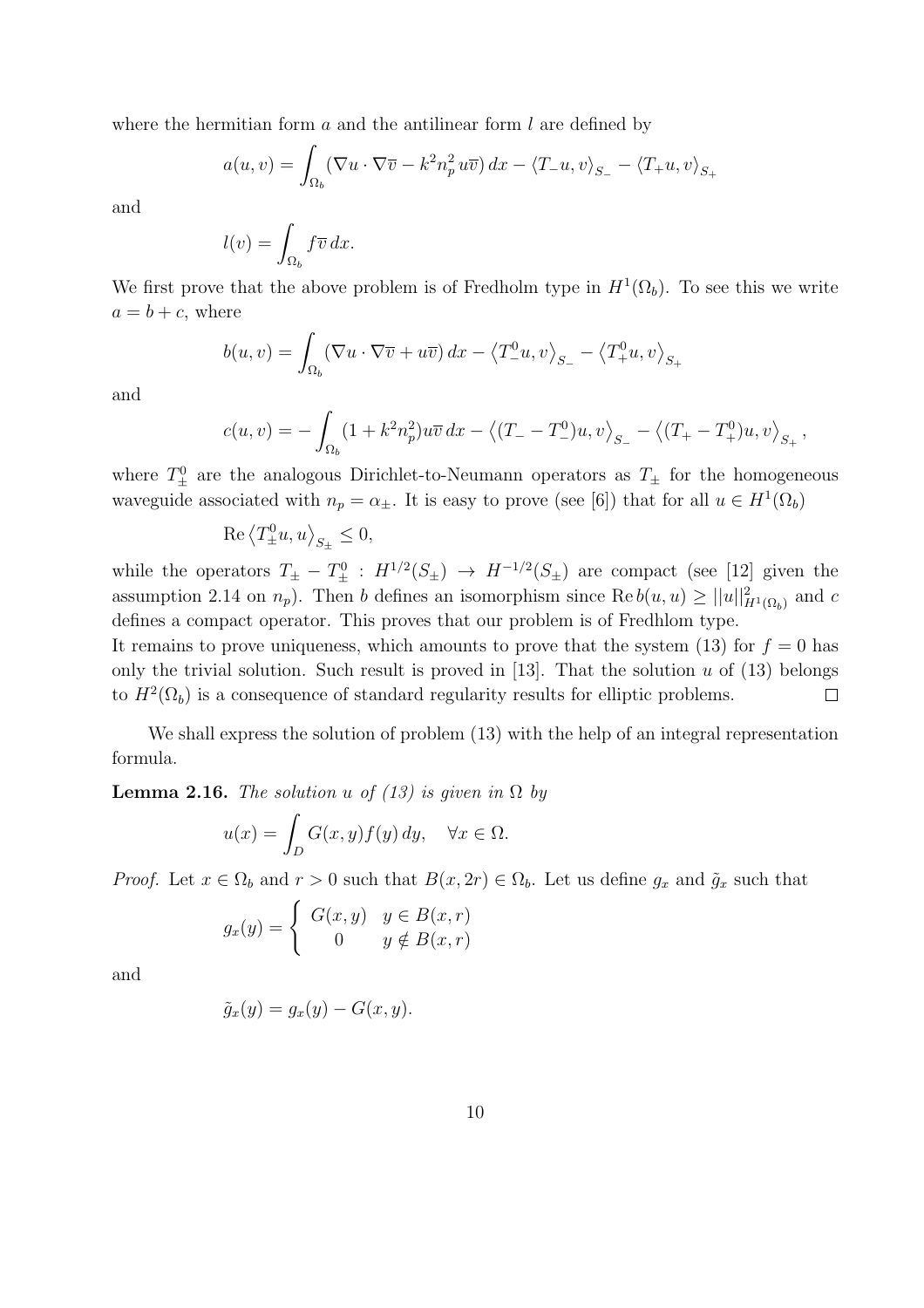Now we take  $\psi \in H_0^2(B(x, 2r))$ . The function  $\tilde{g}_x$  satisfies

$$
\left\langle \left(\Delta + k^2 n_p^2\right) \tilde{g}_x, \psi \right\rangle = \int_{B(x,2r)} \tilde{g}_x(\Delta + k^2 n_p^2) \psi \, dy,
$$

where the brackets  $\langle \cdot, \cdot \rangle$  denote duality between  $H^{-2}$  and  $H_0^2$  (that  $\tilde{g}_x \in L^2(B(x, 2r))$  implies that  $\Delta \tilde{g}_x \in H^{-2}(B(x, 2r))$ . It follows that

$$
\langle (\Delta + k^2 n_p^2) \tilde{g}_x, \psi \rangle = - \int_{B(x,2r)\backslash B(x,r)} G(x,y) (\Delta + k^2 n_p^2) \psi(y) dy
$$
  
= 
$$
\int_{B(x,2r)\backslash B(x,r)} (\psi(y) (\Delta_y + k^2 n_p^2) G(x,y) - G(x,y) (\Delta + k^2 n_p^2) \psi(y)) dy
$$
  
= 
$$
\int_{\partial B(x,r)} (\psi(y) \frac{\partial G(x,y)}{\partial \nu_y} - \frac{\partial \psi(y)}{\partial \nu_y} G(x,y)) ds(y),
$$

where  $\nu_y$  is the unit normal oriented inside  $B(x, r)$ , by using the Green formula. As a result,

$$
<(\Delta + k^2 n_p^2)g_x, \psi> = -\psi(x) + \int_{\partial B(x,r)} \left( \psi(y) \frac{\partial G(x,y)}{\partial \nu_y} - \frac{\partial \psi(y)}{\partial \nu_y} G(x,y) \right) ds(y).
$$

Now let us choose  $\psi = \theta u$  in the above relationship, for  $\theta \in C_0^{\infty}(B(x, 2r))$ , with  $\theta = 1$  on  $B(x, r)$ . That supp $(g_x) \subset B(x, r)$  implies that

$$
\langle (\Delta + k^2 n_p^2) g_x, \theta u \rangle = \int_{B(x,2r)} g_x (\Delta + k^2 n_p^2) (\theta u) dx
$$
  
= 
$$
\int_{B(x,r)} g_x (\Delta + k^2 n_p^2) u dx = - \int_{B(x,r)} g_x f dx,
$$

which implies that

$$
u(x) = \int_{\partial B(x,r)} \left( u(y) \frac{\partial G(x,y)}{\partial \nu_y} - \frac{\partial u(y)}{\partial \nu_y} G(x,y) \right) ds(y) + \int_{B(x,r)} G(x,y) f(y) dy. \tag{14}
$$

Next, we use the Green formula in the subdomain  $\Omega_{b,r} := \Omega_b \setminus B(x,r)$ .

$$
\int_{\Omega_{b,r}} G(x,y)f(y) ds(y) = \int_{\Omega_{b,r}} \left( u(y)(\Delta_y + k^2 n_p^2)G(x,y) - G(x,y)(\Delta_y + k^2 n_p^2)u(y) \right) dy
$$
  
= 
$$
\int_{\partial B(x,r)} \left( u(y)\frac{\partial G(x,y)}{\partial \nu_y} - \frac{\partial u}{\partial \nu_y}G(x,y) \right) ds(y) + \int_{\Gamma_b} (\cdot) ds(y) + \int_{S_- \cup S_+} (\cdot) ds(y).
$$

The integral over  $\Gamma_b$  vanishes because of the boundary conditions satisfied by  $G(\cdot, y)$  and u. Now we consider the integrals on  $S_{\pm}$ .

$$
\int_{S_{\pm}} \left( u(y) \frac{\partial G(x,y)}{\partial \nu_y} - \frac{\partial u}{\partial \nu_y} G(x,y) \right) ds(y) = \int_{S_{\pm}} (u(y) T_{\pm} G(x,y) - T_{\pm} u(y) G(x,y)) ds(y).
$$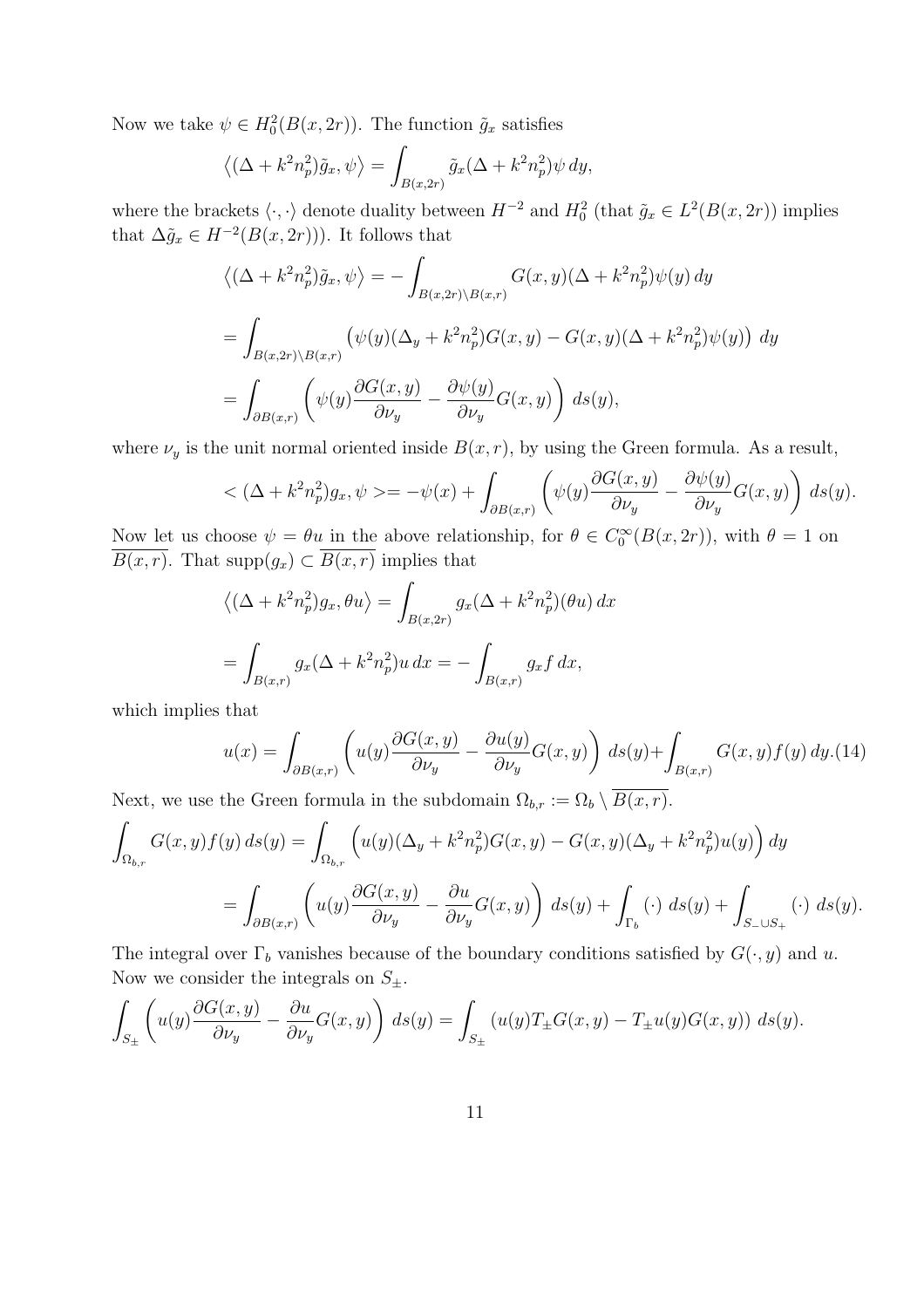

Figure 1. Notations

The above integrals vanish because the operators  $T_{\pm}$  are symmetric (see Proposition 2.7). Thus we obtain that

$$
\int_{\partial B(x,r)} \left( u(y) \frac{\partial G(x,y)}{\partial \nu_y} - \frac{\partial u}{\partial \nu_y} G(x,y) \right) ds(y) = \int_{\Omega_b \setminus \overline{B(x,r)}} G(x,y) f(y) ds(y). (15)
$$
  
mulas (14) and (15), we obtain the claimed result.

Gathering formulas (14) and (15), we obtain the claimed result.

We now consider a second auxiliary forward problem, which is the following transmission problem : for  $(h_-, h_+) \in L^2(S_-) \times L^2(S_+)$ , find the solution u in  $\tilde{\Omega}_b$  of the problem

$$
\begin{cases}\n-(\Delta + k^2 n_p^2)u = 0 & \text{in} & \tilde{\Omega}_{b-} \cup \Omega_b \cup \tilde{\Omega}_{b+} \\
\partial_2 u = 0 & \text{on} & \tilde{\Gamma}_b \\
[u]_{\pm} = 0 & \text{on} & S_{\pm} \\
\left[\frac{\partial u}{\partial x_1}\right]_{\pm} = -h_{\pm} & \text{on} & S_{\pm} \\
\pm \partial_1 u = T_{\pm} u & \text{on} & \tilde{S}_{\pm},\n\end{cases}
$$
\n(16)

where (see notations on figure 1)  $\tilde{S}_+$  is some transverse section defined by  $x_1 = 1/2 + \tilde{N}$  with  $\tilde{N} > N$  and  $\tilde{S}$ <sub>−</sub> is some transverse section defined by  $x_1 = -1/2 - \tilde{M}$  with  $\tilde{M} > M$ ,  $\tilde{\Omega}_b$  is the portion of  $\Omega$  contained betweeen  $\tilde{S}_-$  and  $\tilde{S}_+$ ,  $\tilde{\Gamma}_b$  is the portion of  $\Gamma$  contained betweeen  $\tilde{S}_-$  and  $\tilde{S}_+$ , we denote  $\tilde{\Omega}_{b\pm} = \Omega_{\pm} \cap \tilde{\Omega}_b$ , and lastly  $[\cdot]_{\pm}$  denote the jumps across the transverse sections  $S_{\pm}$  in the direction  $x_1$ .

Proposition 2.17. With assumptions 2.5, 2.6 and 2.14 the problem (16) has a unique solution in  $H^1(\tilde{\Omega}_b)$ .

*Proof.* It is easy to prove that an equivalent weak formulation of (16) is : find  $u \in H^1(\tilde{\Omega}_b)$ such that

$$
a(u, v) = l(v), \quad \forall v \in H^1(\tilde{\Omega}_b),
$$

where the hermitian form  $a$  and the antilinear form  $l$  are defined by

$$
a(u,v) = \int_{\tilde{\Omega}_b} \left( \nabla u \cdot \nabla \overline{v} - k^2 n_p^2 u \overline{v} \right) dx - \left\langle \tilde{T}_{-} u, v \right\rangle_{\tilde{S}_{-}} - \left\langle \tilde{T}_{+} u, v \right\rangle_{\tilde{S}_{+}}
$$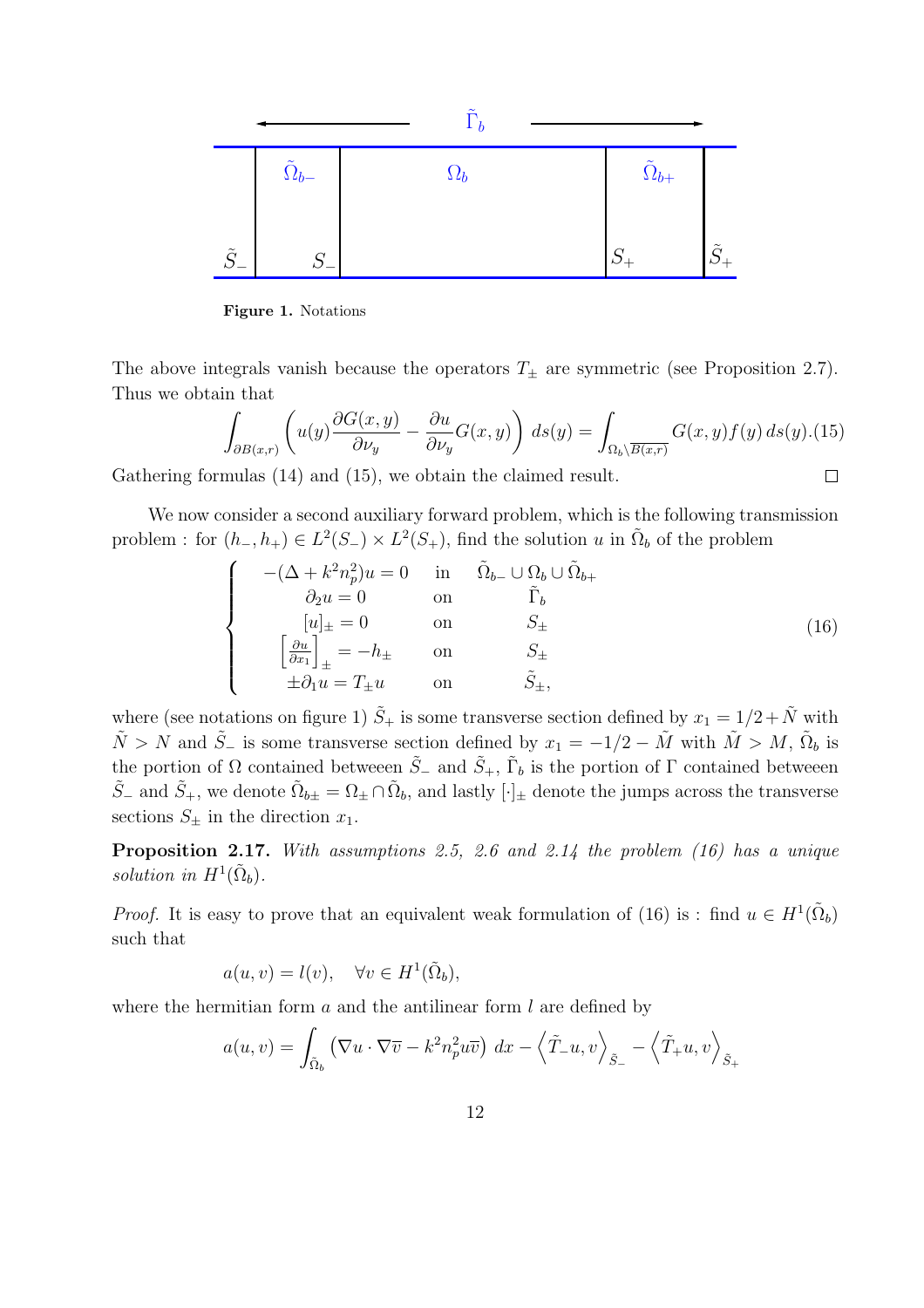and

$$
l(v) = \int_{S_{-}} h_{-}\overline{v} \, ds + \int_{S_{+}} h_{+}\overline{v} \, ds.
$$

By using the same arguments as for Proposition 2.15, we prove that the above weak formulation is well-posed in  $H^1(\tilde{\Omega}_b)$  as soon as assumptions 2.5, 2.6 and 2.14 are satisfied.  $\Box$ 

**Lemma 2.18.** The solution  $u$  of problem  $(16)$  is given by

$$
u(x) = \int_{S_{-}} G(x, y)h_{-}(y) ds(y) + \int_{S_{+}} G(x, y)h_{+}(y) ds(y), \quad x \in \Omega.
$$

*Proof.* We first consider the case when  $x \in \Omega_b$ . By using the same technique as in the proof of Lemma 2.16, we obtain that

$$
u(x) = \int_{\partial B(x,r)} \left( u(y) \frac{\partial G(x,y)}{\partial \nu_y} - \frac{\partial u(y)}{\partial \nu_y} G(x,y) \right) ds(y)
$$

and that

$$
0 = \int_{\partial B(x,r)} \left( u(y) \frac{\partial G(x,y)}{\partial \nu_y} - \frac{\partial u}{\partial \nu_y} G(x,y) \right) ds(y)
$$
  
+ 
$$
\int_{S_+} \left( u_-(y) \frac{\partial G(x,y)}{\partial y_1} - \frac{\partial u_-(y)}{\partial y_1} G(x,y) \right) ds(y)
$$
  
- 
$$
\int_{S_-} \left( u_+(y) \frac{\partial G(x,y)}{\partial y_1} - \frac{\partial u_+(y)}{\partial y_1} G(x,y) \right) ds(y),
$$

r being defined as in the proof of Lemma 2.16, and with the convention that  $u_+$  (resp.  $u_-$ ) is the right (resp. left) trace on a transverse section, and the same convention for the normal derivative across such section. By subtracting the two above equations we obtain

$$
u(x) = -\int_{S_+} \left( u_-(y) \frac{\partial G(x, y)}{\partial y_1} - \frac{\partial u_-(y)}{\partial y_1} G(x, y) \right) ds(y)
$$

$$
+ \int_{S_-} \left( u_+(y) \frac{\partial G(x, y)}{\partial y_1} - \frac{\partial u_+(y)}{\partial y_1} G(x, y) \right) ds(y).
$$

Since by using the radiation condition of (16) and the symmetry of  $T_{\pm}$  we also have

$$
\int_{S_+} \left( u_+(y) \frac{\partial G(x,y)}{\partial y_1} - \frac{\partial u_+(y)}{\partial y_1} G(x,y) \right) ds(y) = 0
$$

and

$$
\int_{S_{-}} \left( u_{-}(y) \frac{\partial G(x, y)}{\partial y_{1}} - \frac{\partial u_{-}(y)}{\partial y_{1}} G(x, y) \right) ds(y) = 0,
$$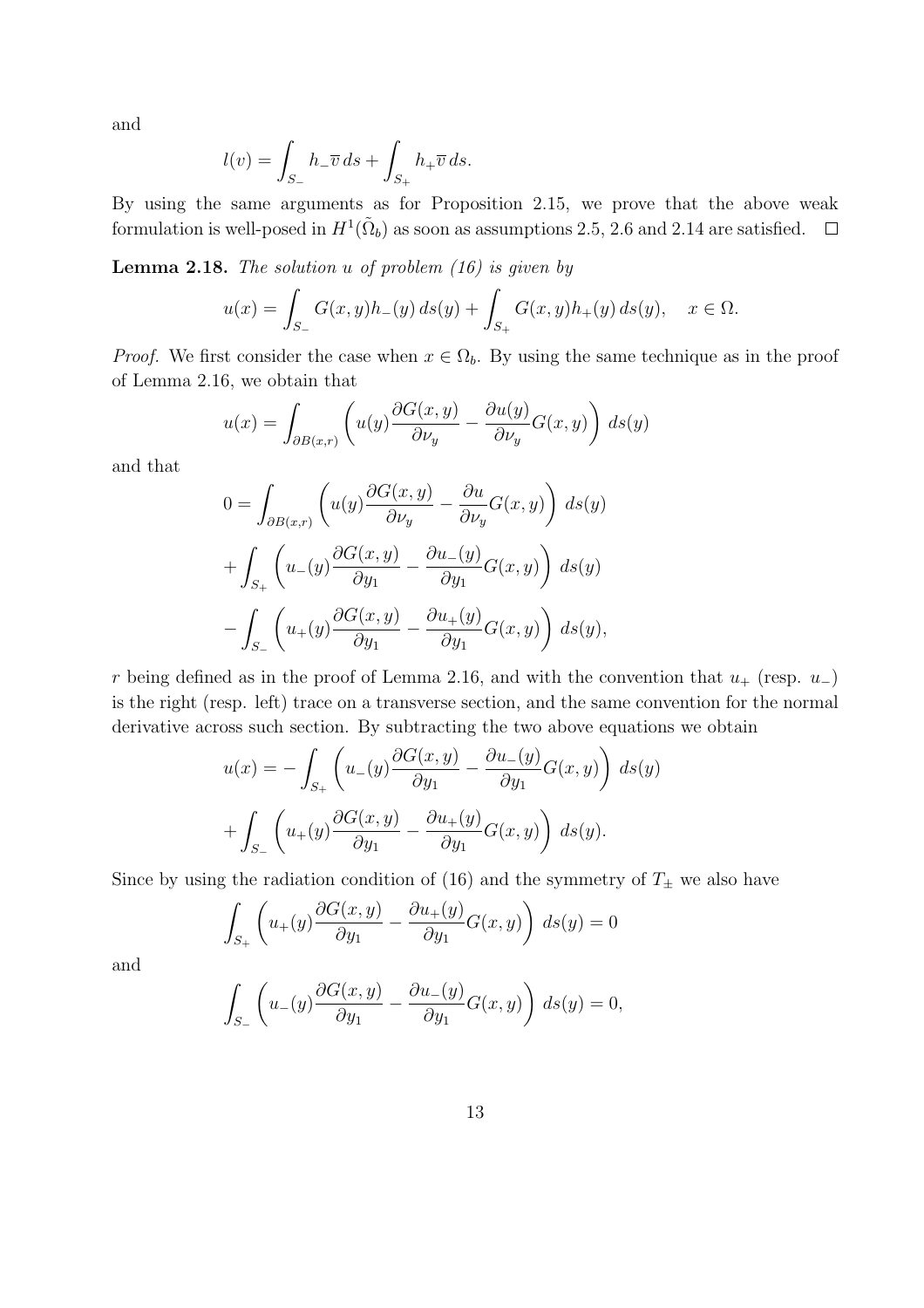it follows that for  $x \in \Omega_b$ ,

$$
u(x) = \int_{S_+} \left( [u]_+(y) \frac{\partial G(x, y)}{\partial y_1} - \left[ \frac{\partial u}{\partial y_1} \right]_+ (y) G(x, y) \right) ds(y)
$$

$$
+ \int_{S_-} \left( [u]_-(y) \frac{\partial G(x, y)}{\partial y_1} - \left[ \frac{\partial u}{\partial y_1} \right]_-(y) G(x, y) \right) ds(y).
$$

Using the jump relationships of (16) we arrive at

$$
u(x) = \int_{S_+} G(x, y)h_+(y) ds(y) + \int_{S_-} G(x, y)h_-(y) ds(y),
$$

which is the desired claim. The same representation formula when  $x \in \tilde{\Omega}_{b-}$  or  $x \in \tilde{\Omega}_{b+}$  is obtained by using the same arguments.

 $\Box$ 

# 2.5. The forward and inverse problems

Now let us introduce the general forward scattering problem we consider in the following. Assume that a defect lies within the periodic waveguide, which means that in a given cell  $C_{p_0}$ , the real refractive index  $n \in L^{\infty}(\Omega)$  is different from  $n_p$  in some subdomain of  $C_{p_0}$ and satisfies  $n(x) \ge c > 0$  for some constant  $c > 0$ . More precisely, we assume that there exists an open domain D of class  $C^{1,1}$  such that  $\overline{D}$  coincides with the support of the contrast  $q = n^2 - n_p^2$ , with  $\overline{D} \subset C_{p_0}$ . For a given incident wave  $u^i$  defined in  $\Omega_b$ , that is a smooth field solving  $\Delta u^i + k^2 n_p^2 u^i = 0$  in  $\Omega_b$  and  $\partial_2 u^i = 0$  on  $\Gamma_b$ , the scattered field  $u^s$  is the solution in  $\Omega_b$  of the problem

$$
\begin{cases}\n-(\Delta + k^2 n^2)(u^s + u^i) = 0 & \text{in} & \Omega_b \\
\partial_2 u^s = 0 & \text{on} & \Gamma_b \\
\pm \partial_1 u^s = T_{\pm} u^s & \text{on} & S_{\pm}.\n\end{cases}
$$
\n(17)

We conjecture the following result.

# **Conjecture 2.19.** The Dirichlet-to-Neumann operators  $T_{\pm}$  depend analytically on k.

The analyticity of the DtN operators with respect to  $k$ , which is proved in the homogeneous case in [1], seems reasonable in the periodic case in view of the explicit (but complicated) expressions of the solutions to problems (7) given in [12]. Admitting such conjecture, we have the following theorem.

**Theorem 2.20.** The problem (17) has a unique solution in  $H^2(\Omega_b)$  except for at most a countable set of frequencies k.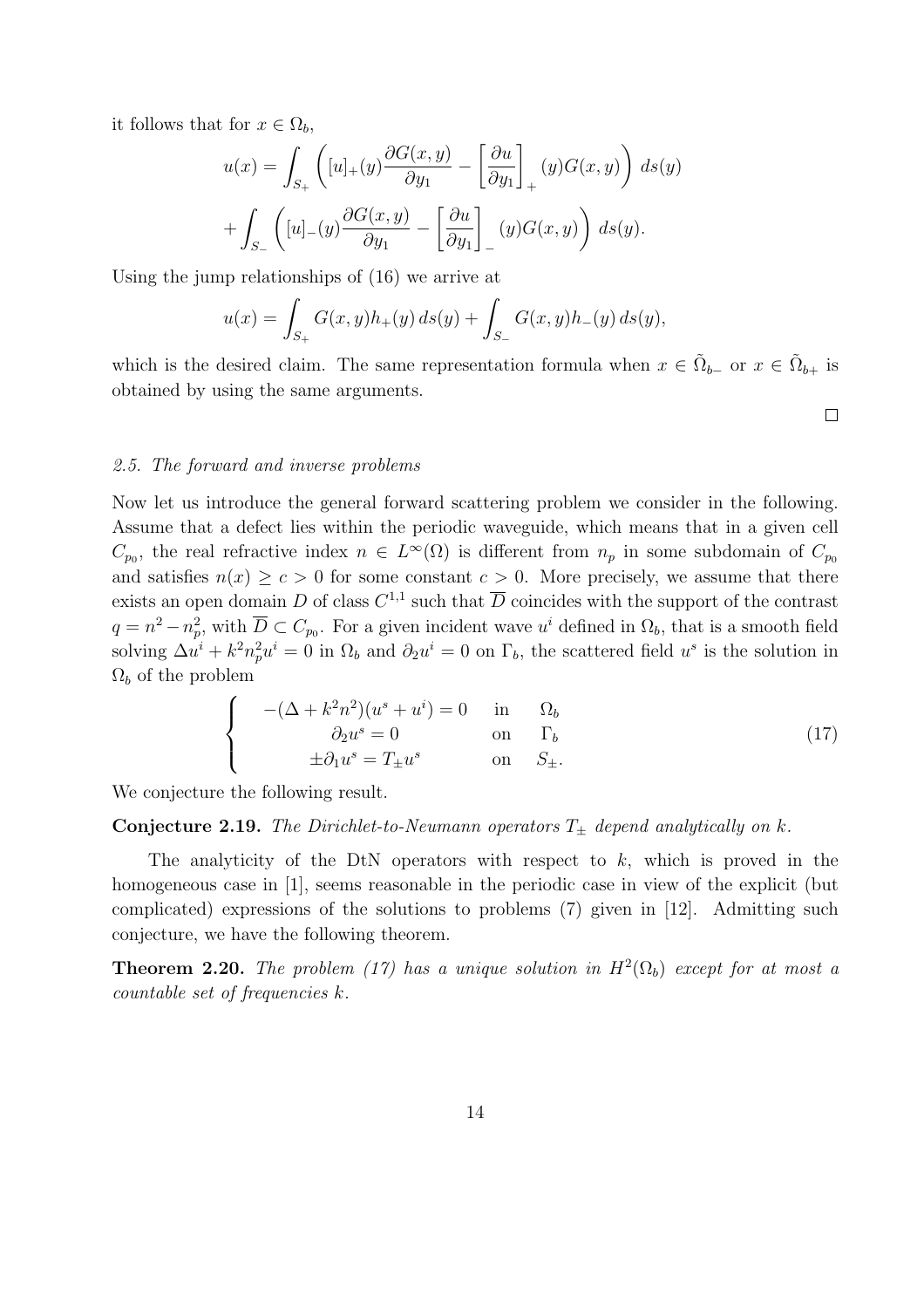Proof. In fact, the problem (17) is of Fredholm type, by using the same arguments as for Proposition 2.15. It remains to prove uniqueness except for a discrete set, this is a consequence of the Fredholm analytical Theorem as in [1], since the Dirichlet-to-Neumann operators  $T_{+}$  depend analytically on k.  $\Box$ 

In the following we make the assumption:

**Assumption 2.21.** The frequency k is such that the problem  $(17)$  is well-posed.

The inverse problem we consider in this paper is as follows.

The inverse problem (IP). Assume that we measure on  $\hat{S} := S_- \cup S_+$  the scattered fields  $u_n^s(\cdot,\xi)$  associated by (17) with the incident fields  $u^i$  given by the propagating Floquet modes  $u_n(\cdot,\xi)$  for all  $n \in I(k)$  and all  $\xi \in \Xi_n(k)$ . The objective is to find the support D of the defect from those measurements.

#### 3. The factorization method

In addition to the previous assumptions on  $q \in L^{\infty}(\Omega)$ , we assume that either  $q(x) \geq c$ almost everywhere in D or  $q(x) \leq -c$  almost everywhere in D, for some constant  $c > 0$ . With a view to solve the inverse problem (IP) by using the factorization method of Andreas Kirsch [17], we consider an auxiliary inverse problem.

Auxiliary inverse problem (AIP). Assume that for every point  $y \in \hat{S}$ , we measure on  $\hat{S}$ the scattered field  $\tilde{u}^s(\cdot,y)$  associated by (17) with the incident field  $u^i = G(\cdot,y)$ . The objective is to find D from those measurements.

In order to address such inverse problem, we now define some operators  $N$ ,  $H$  and T as follows, that is the same way as in [2] for a homogeneous waveguide. The proofs of that section are very similar to those of [2]. There are however reproduced in the case of the periodic waveguide because the fundamental solution and the Dirichlet-to-Neumann operators do not have simple expressions as in [2]. In addition, considering  $n_p \in L^{\infty}(\Omega)$ instead of  $n_p = 1$  induces less regularity for scattering solutions.

We first consider the reflectivity operator T, which is defined for  $f \in L^2(D)$  by

$$
(Tf)(x) = k^2 \text{sgn}(q(x)) \left( f(x) + \sqrt{|q(x)|} v(x) \right), \quad x \in D,
$$

where  $sgn(q) = q/|q|$  and v is the solution of the equation

$$
-(\Delta v + k^2 n^2 v) = k^2 \frac{q}{\sqrt{|q|}} f \quad \text{in} \quad \Omega_b,
$$
\n(18)

where f has been extended by 0 outside  $D$ , v satisfying the same boundary conditions as in problem (17). Let us remark that

$$
-(\Delta v + k^2 n_p^2 v) = \begin{cases} \sqrt{|q|} Tf & \text{in} \quad D \\ 0 & \text{in} \quad \Omega_b \setminus \overline{D}. \end{cases}
$$
 (19)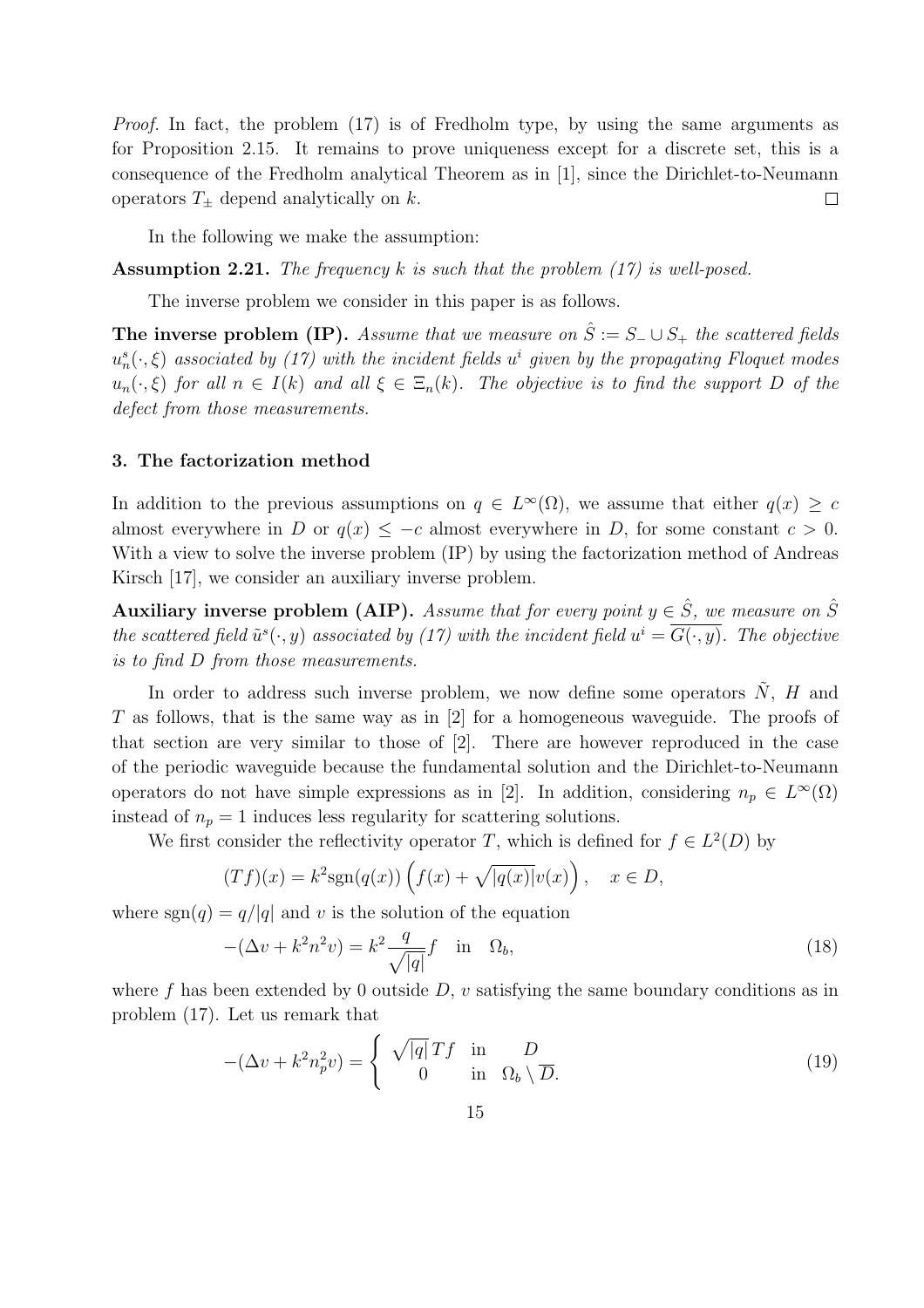We first prove that  $T: L^2(D) \to L^2(D)$  is an isomorphism, which is a consequence of the two following lemmas.

**Lemma 3.1.** The operator T has the form  $T = T_0 + T_1$  with some selfadjoint and coercive operator  $T_0: L^2(D) \to L^2(D)$  and some compact operator  $T_1: L^2(D) \to L^2(D)$ .

*Proof.* With the definitions  $T_0 f := k^2 \text{sgn}(q) f$  and  $T_1 f := k^2 \text{sgn}(q) \sqrt{|q|} v|_D$ , where v denotes the unique solution to equation (18) with the boundary conditions of problem (17),  $T_0$  is clearly (positive or negative) coercive and  $T_1$  is compact.  $\Box$ 

**Lemma 3.2.** The operator  $T$  is injective.

*Proof.* Let us assume that  $f \in L^2(D)$  and  $Tf = 0$ . If v is the unique solution of equation (18) with the boundary conditions of system (17), (19) implies that  $\Delta v + k^2 n_p^2 v = 0$  in  $\Omega_b$ . From Lemma 2.16 it follows that v vanishes in  $\Omega_b$ . Then f vanishes in D and hence T is injective.  $\Box$ 

As an intermediate operator, we also introduce  $A : L^2(D) \to L^2(\hat{S})$  which maps  $f \in L^2(D)$  to the trace on  $\hat{S}$  of the solution v to equation (18) with the same boundary conditions as in problem (17). We now introduce the Herglotz operator  $H$ , which is defined for  $h \in L^2(\hat{S})$  by

$$
(Hh)(x) = \sqrt{|q(x)|} \int_{\hat{S}} \overline{G(x,y)} h(y) \, ds(y), \quad x \in D.
$$

Let us prove that  $A = H^*T$ . From (19) and Lemma 2.16 it follows that

$$
v(x) = \int_D \sqrt{|q(y)|} G(x, y)(Tf)(y) dy, \quad \forall x \in \Omega.
$$

It remains to remark from the symmetry relationship  $G(x, y) = G(y, x)$  that the formal adjoint operator of H denoted by  $H^*$  is defined, for all  $f \in L^2(D)$ , by

$$
(H^*f)(x) = \int_D \sqrt{|q(y)|} G(x, y) f(y) ds(y), \quad x \in \hat{S},
$$

which implies that  $A = H^*T$ . We hence have the mapping properties  $H^* : L^2(D) \to L^2(\hat{S})$ and  $H: L^2(\hat{S}) \to L^2(D)$ . Lastly we define the near field operator  $\tilde{N}$  such that for  $h \in L^2(\hat{S})$ we have

$$
(\tilde{N}h)(x) = \int_{\hat{S}} \tilde{u}^s(x, y)h(y) ds(y), \quad x \in \hat{S}.
$$
\n(20)

Let us verify that  $\tilde{N} = AH$ . Indeed, for  $h \in L^2(\hat{S})$ , replacing f by Hh in equation (18) leads to equation

$$
-(\Delta v + k^2 n^2 v) = k^2 q \int_{\hat{S}} \overline{G(\cdot, y)} h(y) \, ds(y).
$$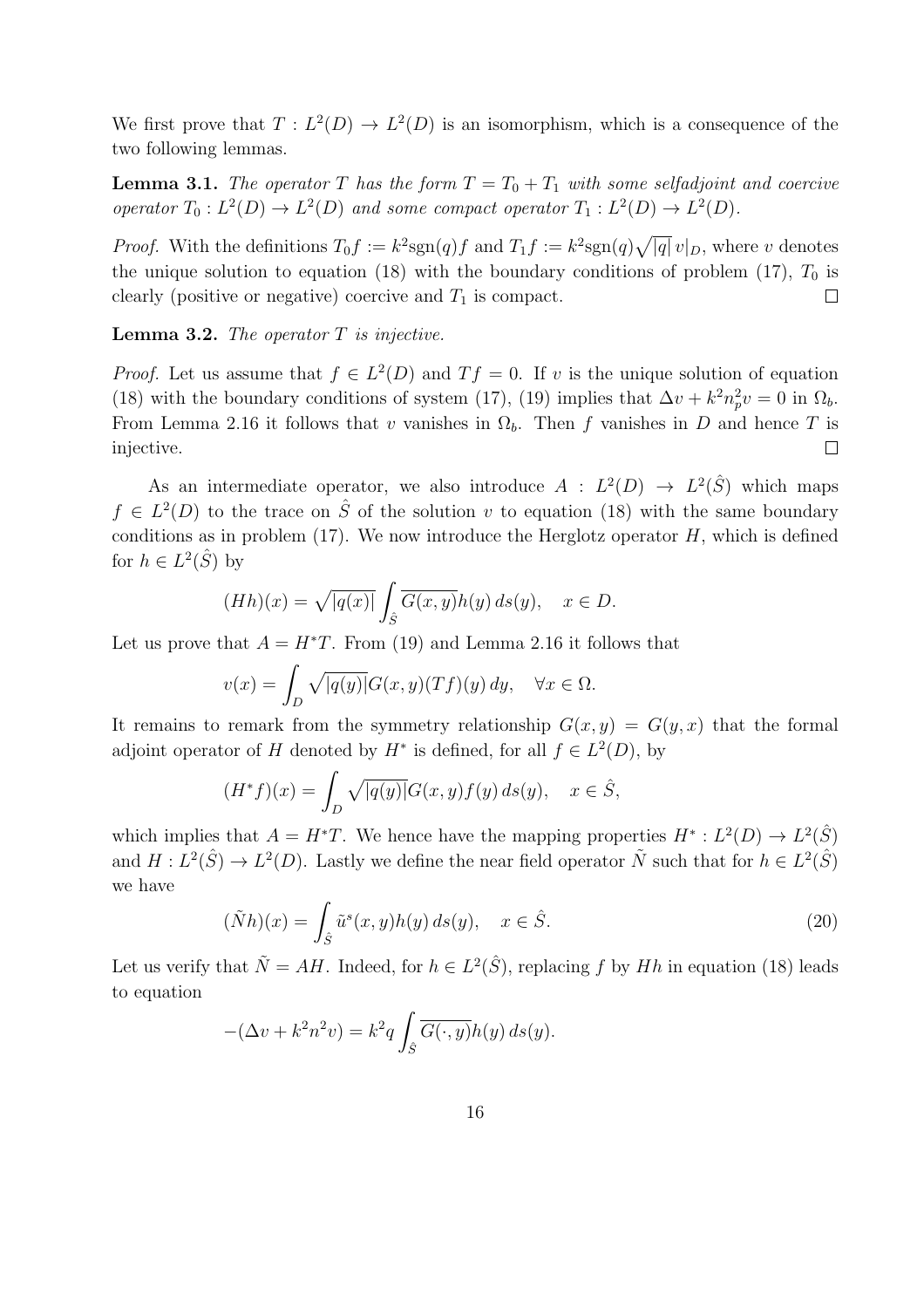We remark that the solution  $u^s$  of  $(17)$  solves the equation

$$
-(\Delta u^{s} + k^{2} n^{2} u^{s}) = \Delta u^{i} + k^{2} n^{2} u^{i} = k^{2} q u^{i}.
$$

Such remark leads to the fact that  $v$  is the scattered field associated with the incident field  $\int_{\hat{S}} \overline{G(\cdot,y)}h(y)\,ds(y)$ , and therefore is also equal to  $\int_{\hat{S}} \tilde{u}^s(\cdot,y)h(y)\,ds(y)$ , and we conclude that  $\tilde{N}h = AHh$ . We hence have the mapping property  $\tilde{N} : L^2(\hat{S}) \to L^2(\hat{S})$  as well as the following factorization decomposition for the near field operator

$$
\tilde{N} = H^*TH.
$$

For what follows, we will need two other lemmas concerning operators  $T$  and  $H$ .

**Lemma 3.3.** The operator ImT satisfies  $((Im T)f, f)_{L^2(D)} \geq 0$ , for all  $f \in L^2(D)$ .

*Proof.* We have for  $f \in L^2(D)$ ,

$$
(Tf, f)_{L^2(D)} = k^2 \int_D \operatorname{sgn}(q)(f + \sqrt{|q|}v|_D)\overline{f} dx,
$$

where the function v satisfies  $(18)$  with the boundary conditions of system  $(17)$ . In particular, from (19) v satisfies in  $\Omega_b$  the equation

$$
-(\Delta v + k^2 n_p^2 v) = k^2 \sqrt{|q|} \varphi, \quad \varphi := \text{sgn}(q)(f + \sqrt{|q|} v|_D).
$$

Then

$$
(Tf, f)_{L^2(D)} = k^2 \int_D \varphi(\text{sgn}(q)\overline{\varphi} - \sqrt{|q|}\overline{v}) dx
$$
  
=  $k^2 \int_D \text{sgn}(q)|\varphi|^2 dx + \int_D (\Delta v + k^2 n_p^2 v) \overline{v} dx$   
=  $k^2 \int_D \text{sgn}(q)|\varphi|^2 dx - \int_D (|\nabla v|^2 - k^2 n_p^2 |v|^2) dx + \int_{\partial D} \frac{\partial v}{\partial \nu} \overline{v} ds,$ 

where  $\nu$  is the outward unit normal to D. Then

$$
((\mathrm{Im}T)f,f)_{L^2(D)} = \mathrm{Im}(Tf,f)_{L^2(D)} = \mathrm{Im}\int_{\partial D} \frac{\partial v}{\partial \nu} \overline{v} \, ds.
$$

By using the Green formula in  $\Omega_b \setminus \overline{D}$  and the boundary conditions satisfied by v, we obtain

$$
((\mathrm{Im} T)f,f)_{L^{2}(D)} = \mathrm{Im} \int_{S_{+}} (T_{+}v)\overline{v} \, ds + \mathrm{Im} \int_{S_{-}} (T_{-}v)\overline{v} \, ds,
$$

and we complete the proof by using Proposition 2.7.

It remains to prove that

**Lemma 3.4.** The operator  $H$  is compact and injective.

 $\Box$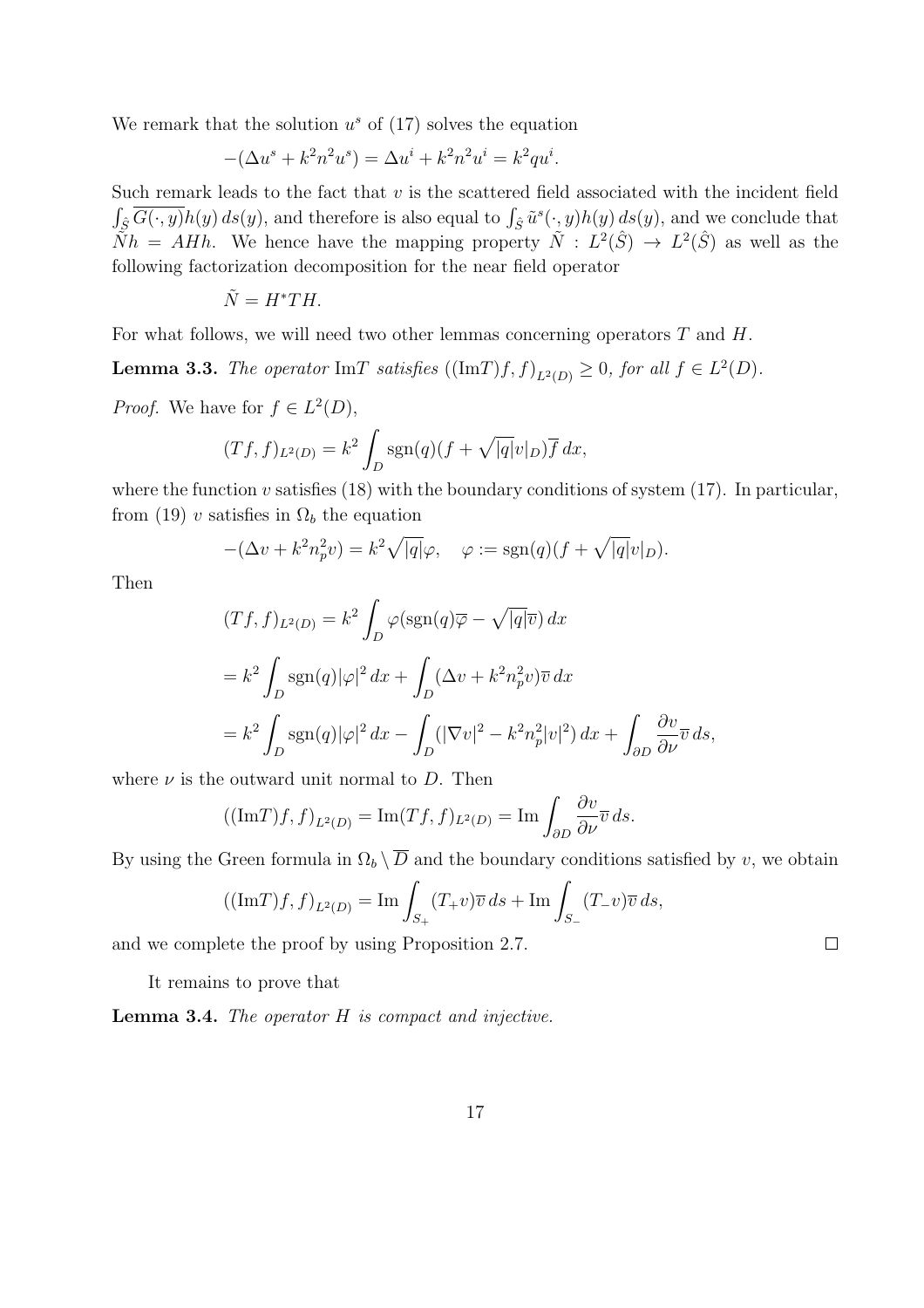*Proof.* To prove that H is compact, from  $A = H^*T$  it suffices to prove that A is compact, which is true since the trace on  $\hat{S}$  of a  $H^2$  function belongs to  $H^{\frac{3}{2}}(\hat{S})$ . Proving the injectivity of H amounts to prove the injectivity of the simpler operator  $J: L^2(\hat{S}) \to L^2(D)$  such that

$$
(Jh)(x) = \int_{\hat{S}} G(x, y)h(y) ds(y), \quad x \in D,
$$
\n(21)

since  $\overline{H} = \sqrt{|q|}J$ . By using Proposition 2.17 and Lemma 2.18, we obtain that the function

$$
v_h(x) := \int_{\hat{S}} G(x, y)h(y) \, ds(y), \quad x \in \Omega
$$

is the solution to problem (16). Assume that the function  $v<sub>h</sub>$  vanishes in D. Since  $-(\Delta + k^2 n_p^2)v_h = 0$  in  $\Omega_b$ , from unique continuation it follows that  $v_h$  vanishes in  $\Omega_b$ , in particular  $(v_h)$  = 0 on  $S_+$  and  $(v_h)$  = 0 on  $S_-$ . Now  $v_h$  satisfies the jump relationships

$$
[v_h]_{\pm} = 0, \quad \left[\frac{\partial v_h}{\partial x_1}\right]_{\pm} = -h_{\pm} \quad \text{on} \quad S_{\pm}.
$$

By using the first jump relationships of (22) we obtain that  $(v_h)_+ = 0$  on  $S_+$  and  $(v_h)_- = 0$ on S−. It follows by using the Dirichlet-to-Neumann operators  $T_-\,$  and  $T_+\,$  that  $v_h$  vanishes both in  $\Omega_{-}$  and  $\Omega_{+}$ , which means in particular that  $\partial v_h/\partial x_1 = 0$  on both sides of  $S_{-}$  and on both sides of  $S_+$ . From the second jump relationships of (22), we finally obtain that  $h_{\pm} = 0$ , which completes the proof.  $\Box$ 

Let us now recall the following abstract theorem, which is proved in [17, 19].

**Theorem 3.5.** Let  $X \subset U \subset X^*$  be a Gelfand triple with some Hilbert spaces U and X such that each embedding is dense. Furthermore, let V be another Hilbert space which we identify to its dual  $V^*$ , and  $\tilde{N}: V \to V$ ,  $H: V \to X$  and  $T: X \to X^*$  be linear and bounded operators with  $\tilde{N} = H^*TH$ . We make the following assumptions:

- (i) H is compact and injective.
- (ii) ReT has the form ReT =  $T_0 + T_1$  with some selfadjoint and coercive operator  $T_0 : X \rightarrow$  $X^*$  and some compact operator  $T_1: X \to X^*$ .
- (iii) ImT is non negative on X, that is  $\langle (\text{Im} T) f, f \rangle > 0$ , for all  $f \in X$ .
- $(iv)$  T is injective.

Then the operator  $\tilde{N}_{\sharp} = |\text{Re}\tilde{N}| + |\text{Im}\tilde{N}|$  is a selfadjoint, positive and compact operator and the ranges of  $H^*: X^* \to V$  and  $\tilde{N}_{\sharp}^{\frac{1}{2}}: V \to V$  coincide.

**Remark 3.6.** It results from its factorization that the operator  $\tilde{N}$  is injective with dense range, which is hence also the case of the operators  $\tilde{N}_{\sharp}$  and  $\tilde{N}_{\sharp}^{\frac{1}{2}}$ .

We will also need the following proposition that characterizes  $D$  by the range of  $H^*$ . **Proposition 3.7.** For  $z \in \Omega$ ,  $z \in D$  if and only if  $G(\cdot, z)|_{\hat{S}} \in R(H^*)$ .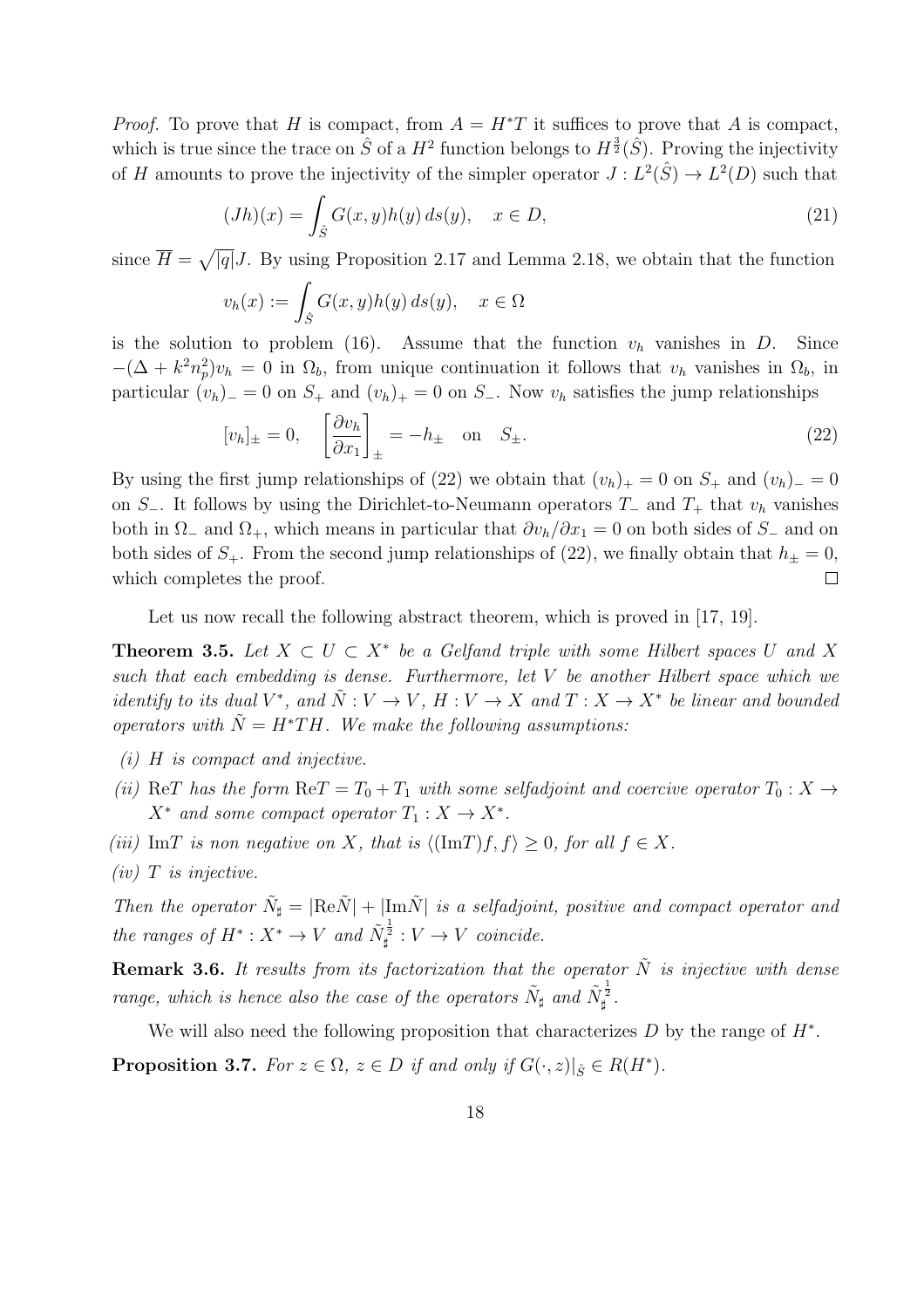*Proof.* We first assume that  $z \in D$ . Let us prove that  $G(\cdot, z)|_{\hat{S}} \in R(H^*)$ . Since D is a  $C^{1,1}$ domain, we can find a function  $v \in H^2(D)$  such that  $v = G(\cdot, z)$  and  $\partial_\nu v = \partial_\nu G(\cdot, z)$  on  $\partial D$ . Let us define  $\varphi = -(\Delta v + k^2 n_p^2 v)/\sqrt{|q|}$ . Note that  $\varphi \in L^2(D)$  because  $1/q \in L^{\infty}(D)$ . From the proof of Lemma 2.16, we have for  $x \in D$ 

$$
v(x) = \int_{\partial D} \left( G(x, y) \frac{\partial v}{\partial \nu}(y) - v(y) \frac{\partial G(x, y)}{\partial \nu_y} \right) ds(y) - \int_D G(x, y) (\Delta v + k^2 n_p^2 v)(y) dy
$$
  
= 
$$
\int_{\partial D} \left( G(x, y) \frac{\partial G(y, z)}{\partial \nu_y}(y) - G(y, z) \frac{\partial G(x, y)}{\partial \nu_y} \right) ds(y) + \int_D \sqrt{|q(y)|} G(x, y) \varphi(y) dy
$$
  
= 
$$
\int_D \sqrt{|q(y)|} G(x, y) \varphi(y) dy.
$$

The above relationship enables us to define the function v in the whole domain  $\Omega$ , which satisfies  $-(\Delta v + k^2 n_p^2 v) = 0$  outside D, that is the same equation as  $G(\cdot, z)$ , as well as the same Dirichlet and Neumann boundary conditions on  $\partial D$  as  $G(\cdot, z)$ . From unique continuation v and  $G(\cdot, z)$  coincide outside D, in particular on  $\hat{S}$ , that is  $G(\cdot, z)|_{\hat{S}} \in R(H^*)$ . We now assume that  $z \notin D$  and there exists  $\varphi \in L^2(D)$  such that  $G(\cdot, z)|_{\hat{S}} = H^* \varphi$  Then by unique continuation, we obtain that

$$
G(x, z) = \int_D \sqrt{|q(y)|} G(x, y)\varphi(y) dy, \quad \forall x \in \Omega \setminus (D \cup \{z\}).
$$

The right-hand side is a smooth function whereas the left-hand side is singular at z, which is a contradiction.  $\Box$ 

From Theorem 3.5 and Proposition 3.7 we readily obtain the main theorem that justifies the factorization method based on the operator  $\tilde{N}$ , which depends only on the data of the auxiliary inverse problem (AIP).

**Theorem 3.8.** For  $z \in \Omega$ ,  $z \in D$  if and only if  $G(\cdot, z)|_{\hat{S}} \in R(\tilde{N}_{\sharp}^{\frac{1}{2}})$ .

*Proof.* It suffices to check the assumptions of Theorem 3.5 with  $X = U = X^* = L^2(D)$ and  $V = L^2(\hat{S})$ . The assumptions (ii), (iii) and (iv) concerning operator T correspond to Lemmas 3.1 (for ReT instead of T), 3.3 and 3.2, respectively. The assumption (i) corresponds to Lemma 3.4.  $\Box$ 

# 4. The Linear Sampling Method

One could argue that the type of data which is required in the Factorization Method is somehow artificial: the scattered fields  $\tilde{u}^s(\cdot, y)$  correspond to non physical incident waves, that is the conjugated point sources  $\overline{G(\cdot,y)}$  for  $y \in \hat{S}$ . Historically, the Linear Sampling Method was introduced before the Factorization Method and was based on incident waves formed by the point sources  $G(\cdot, y)$  for  $y \in \hat{S}$ , which are more realistic. We hence consider the following auxiliary inverse problem.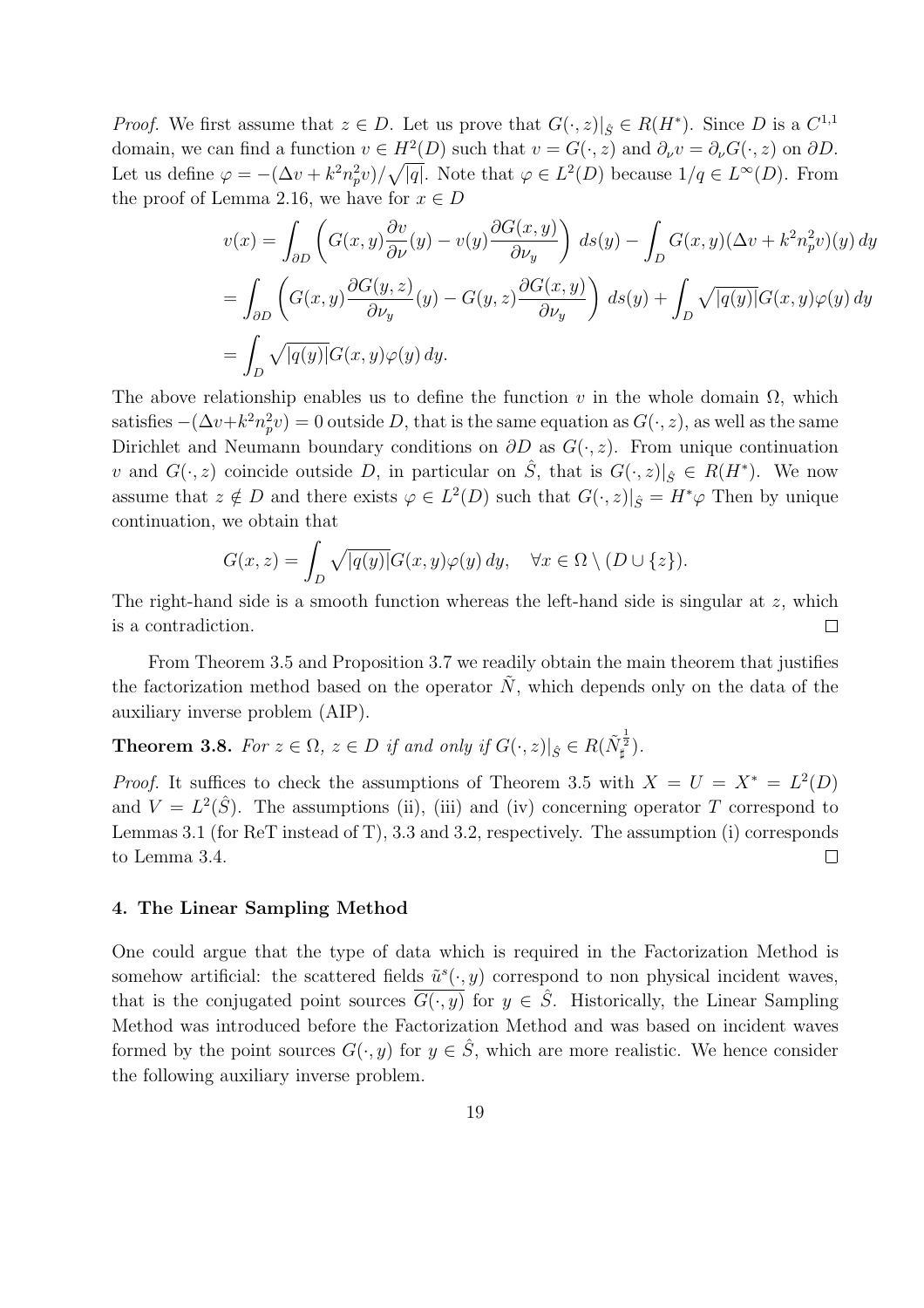Auxiliary inverse problem (AIP'). Assume that for every point  $y \in \hat{S}$ , we measure on  $\hat{S}$ the scattered field  $u^s(\cdot, y)$  associated by (17) with the incident field  $u^i = G(\cdot, y)$ . The objective is to find D from those measurements.

As far as the theoretical justification of the LSM is concerned, we do not obtain a full characterization of the inclusion as for the Factorization Method (compare Theorem 3.8 and Theorem 4.1). However, as emphasized by several sampling method users, the quality of the identification with the two methods are approximately the same in waveguides (see for example [6] for a comparison).

With a view to solve the inverse problem (IP) by using the Linear Sampling Method, let us define the near field operator  $N : h \in L^2(\hat{S}) \to L^2(\hat{S})$  such that

$$
(Nh)(x) = \int_{\hat{S}} u^s(x, y)h(y) ds(y), \quad x \in \hat{S}.
$$
\n(23)

We clearly have from previous section

$$
N = A\overline{H}, \quad A = H^*T,
$$

and then the factorization

$$
N = H^*T\overline{H}.
$$
\n<sup>(24)</sup>

Now we give the main theorem that (partially) justifies the Linear Sampling Method.

**Theorem 4.1.** We have for  $z \in \Omega$ 

 $z \notin D$  implies that  $G(\cdot, z)|_{\hat{S}} \notin R(N)$ .

*Proof.* From Proposition 3.7,  $z \notin D$  implies that  $G(\cdot, z)|_{\hat{S}} \notin R(H^*)$ , and from the factorization (24) that  $G(\cdot, z)|_{\hat{S}} \notin R(N)$ .  $\Box$ 

In order to give a characterization of the above range inclusion with the help of the Tikhonov regularization, we will need the following lemma.

**Lemma 4.2.** For all  $x, y \in \Omega$ ,  $u^s(x, y) = u^s(y, x)$ .

*Proof.* Without loss of generality, we may assume that  $x, y \in \Omega_b$ . By definition of the scattered fields  $u^s(\cdot, y)$ , we have

$$
-(\Delta u^{s}(\cdot, y) + n_{p}^{2}u^{s}(\cdot, y)) = k^{2}q(G(\cdot, y) + u^{s}(\cdot, y)),
$$

which from Lemma 2.16 implies that

$$
u^{s}(x, y) = \int_{D} k^{2} q(z) G(x, z) (G(z, y) + u^{s}(z, y)) dz.
$$

We also have

$$
u^{s}(y,x) = \int_{D} k^{2} q(z)G(y,z)(G(z,x) + u^{s}(z,x)) dz.
$$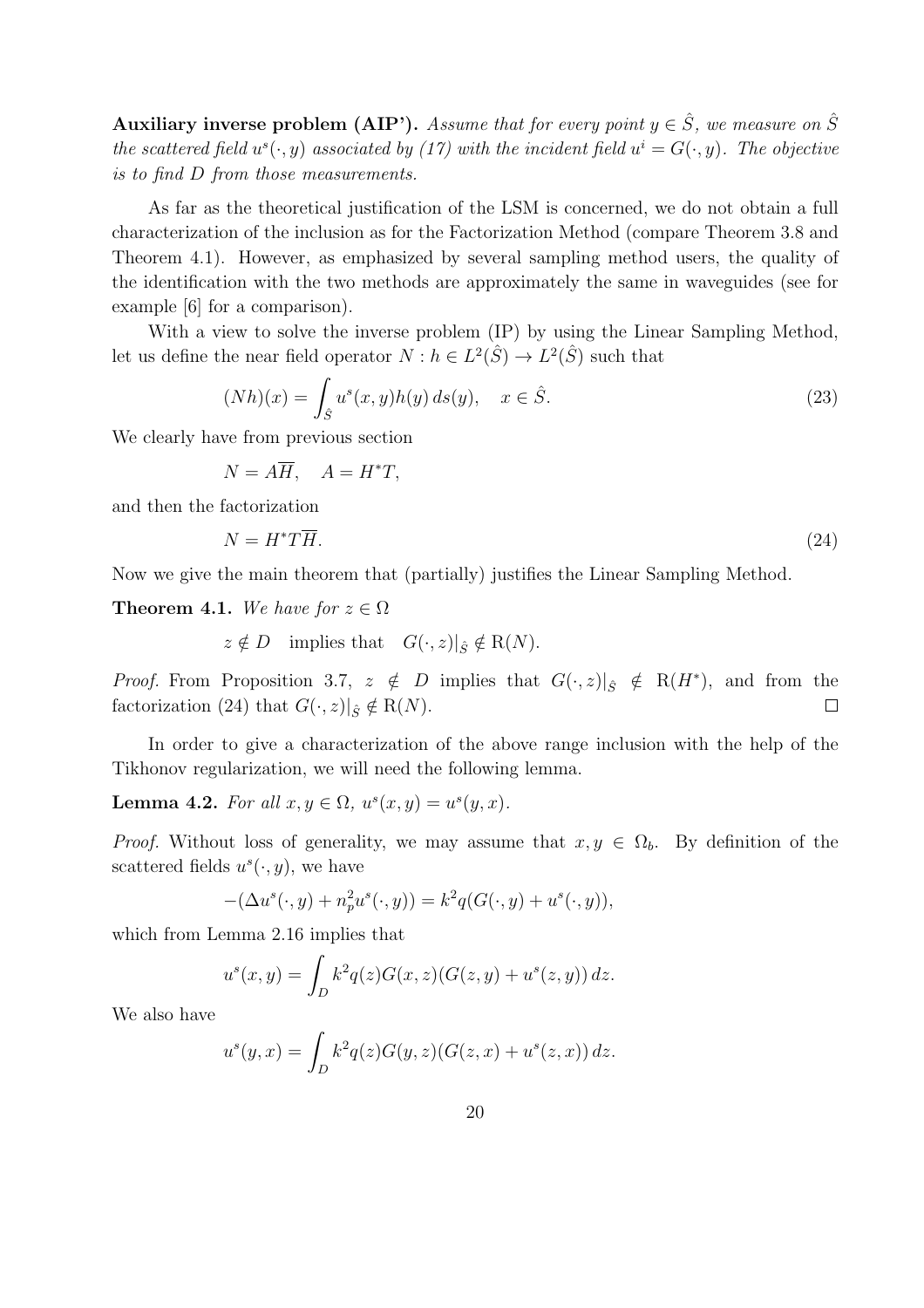From the two above relationships and Lemma 2.10, it follows that

$$
u^{s}(x, y) - u^{s}(y, x) = \int_{D} k^{2} (q(z)(G(z, x)u^{s}(z, y) - G(z, y)u^{s}(z, x))) dz.
$$

We now use the fact that

$$
-(\Delta u^s(\cdot,y) + n^2 u^s(\cdot,y)) = k^2 q G(\cdot,y),
$$

which implies that

$$
u^{s}(x, y) - u^{s}(y, x)
$$
  
=  $-\int_{D} (u^{s}(z, y) (\Delta_{z} u^{s}(z, x) + n^{2} u^{s}(z, x)) - u^{s}(z, x) (\Delta_{z} u^{s}(z, y) + n^{2} u^{s}(z, y)) ) dz$   
=  $-\int_{D} (u^{s}(z, y) (\Delta_{z} u^{s}(z, x) + n_{p}^{2} u^{s}(z, x)) - u^{s}(z, x) (\Delta_{z} u^{s}(z, y) + n_{p}^{2} u^{s}(z, y)) ) dz$   
=  $-\int_{\Omega_{b}} (u^{s}(z, y) (\Delta_{z} u^{s}(z, x) + n_{p}^{2} u^{s}(z, x)) - u^{s}(z, x) (\Delta_{z} u^{s}(z, y) + n_{p}^{2} u^{s}(z, y)) ) dz$   
=  $-\int_{\Omega_{b}} (u^{s}(z, y) \Delta_{z} u^{s}(z, x) - u^{s}(z, x) \Delta_{z} u^{s}(z, y)) dz$   
=  $-\int_{S_{\pm}} (u^{s}(z, y) \frac{\partial u^{s}(z, x)}{\partial \nu_{z}} - u^{s}(z, x) \frac{\partial u^{s}(z, y)}{\partial \nu_{z}} ) ds(z)$   
=  $-\int_{S_{\pm}} (u^{s}(\cdot, y) T_{\pm} u^{s}(\cdot, x) - u^{s}(\cdot, x) T_{\pm} u^{s}(\cdot, y)) ds$   
= 0.

This last equality follows from the symmetry of operators  $T_{\pm}$  (see Proposition 2.7).  $\Box$ 

We will also need the following lemma concerning the inverse transmission problem, the proof of which is omitted since it is a slight adaptation of the proof given in [10] for  $q(x) \ge c > 0$  in D or  $q(x) \le -c$  in D.

**Lemma 4.3.** Except for a countable set of k, the pairs of functions  $v, w \in H^2(D)$  solving the inverse transmission problem

$$
(\Delta + k^2 n^2)w = 0 \t\t in \t\t D
$$
  
\n
$$
(\Delta + k^2 n^2)v = 0 \t\t in \t\t D
$$
  
\n
$$
w = v \t\t on \t \partial D
$$
  
\n
$$
\partial_\nu w = \partial_\nu v \t\t on \t \partial D
$$
\n(25)

necessarily vanish in D.

 $\sqrt{ }$  $\int$ 

 $\overline{\mathcal{L}}$ 

Then we can prove the following proposition.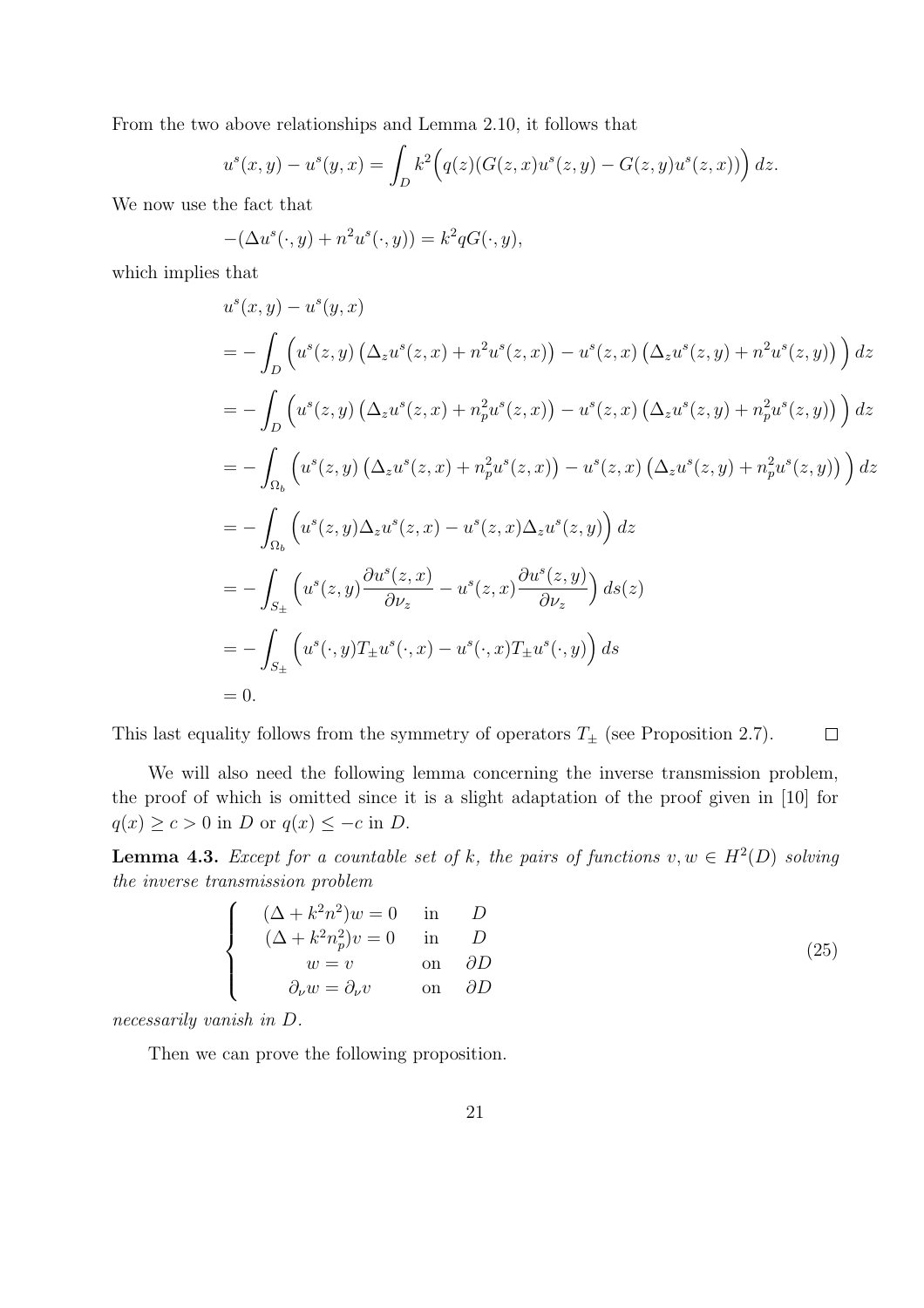Proposition 4.4. Except for at most a countable set of values of k, the near field operator N is injective and has dense range.

*Proof.* To prove the injectivity of N except for a discrete set of k, assume that the inverse transmission problem has only the trivial solution  $(v, w) = (0, 0)$  and  $Nh = 0$  for some  $h \in L^2(\hat{S})$ . By the unique continuation property, we obtain that the function  $v^s$  defined by

$$
v^s = \int_{\hat{S}} u^s(\cdot, y) h(y) \, ds(y)
$$

vanishes outside D. Since  $v^s$  is a  $H^2$  function,  $v^s|_{\partial D} = 0$  and  $\partial_\nu v^s|_{\partial D} = 0$ . On the other hand, defining

$$
v_h = \int_{\hat{S}} G(\cdot, y) h(y) \, ds(y),
$$

 $w = v_h + v^s$  solves the first equation of (25) in D while  $v = v_h$  solves the second one in D and  $v<sup>s</sup> = w - v$  solves the two homogeneous boundary conditions on  $\partial D$ . The pair  $(v, w)$  solves the interior transmission problem (25) and then  $v_h = 0$  in D by using Lemma 4.3. Owing to the injectivity of the operator J given by (21), we have that  $h = 0$ , which completes the proof of the injectivity of N.

It remains to prove that N has a dense range. By an easy calculation we prove from Lemma 4.2 that  $N^* = \overline{N}$ , so that the injectivity implies that N has a dense range.  $\Box$ 

The range characterizations given in Theorems 3.8 and 4.1 can by expressed with the help of the Tikhonov regularization, which will be used in practice to apply the Linear Sampling Method numerically. To this aim, given an operator  $F: L^2(\hat{S}) \to L^2(\hat{S})$  let us define for some parameter  $\varepsilon > 0$  the operator  $T_{\varepsilon}(F) : L^2(\hat{S}) \to L^2(\hat{S})$  by

$$
T_{\varepsilon}(F) := (\varepsilon I + F^*F)^{-1}F^*,
$$

where I is the identity operator on  $L^2(\hat{S})$ . We recall the following standard result concerning the Tikhonov regularization of a compact operator  $F: V \to V$  which is injective and has dense range (see for example [21]):  $\lim_{\varepsilon\to 0}||T_{\varepsilon}(F)(f)||_V$  exists for all  $f \in V$  and

$$
f \in \mathcal{R}(F) \quad \text{iff} \quad \lim_{\varepsilon \to 0} ||T_{\varepsilon}(F)(f)||_{V} < +\infty. \tag{26}
$$

Such equivalence (26) is in particular true for  $F = N$  (Linear Sampling Method, see proposition 4.4) and  $F = \tilde{N}_{\sharp}^{\frac{1}{2}}$  (Factorization Method, see remark 3.6).

# 5. Far field approximations

After solving the auxiliary inverse problems (AIP) and (AIP'), the objective of this section is to solve the inverse problem (IP), in which the data are the scattered fields associated with the incident fields formed by the propagating Floquet modes. As it will be shown hereafter,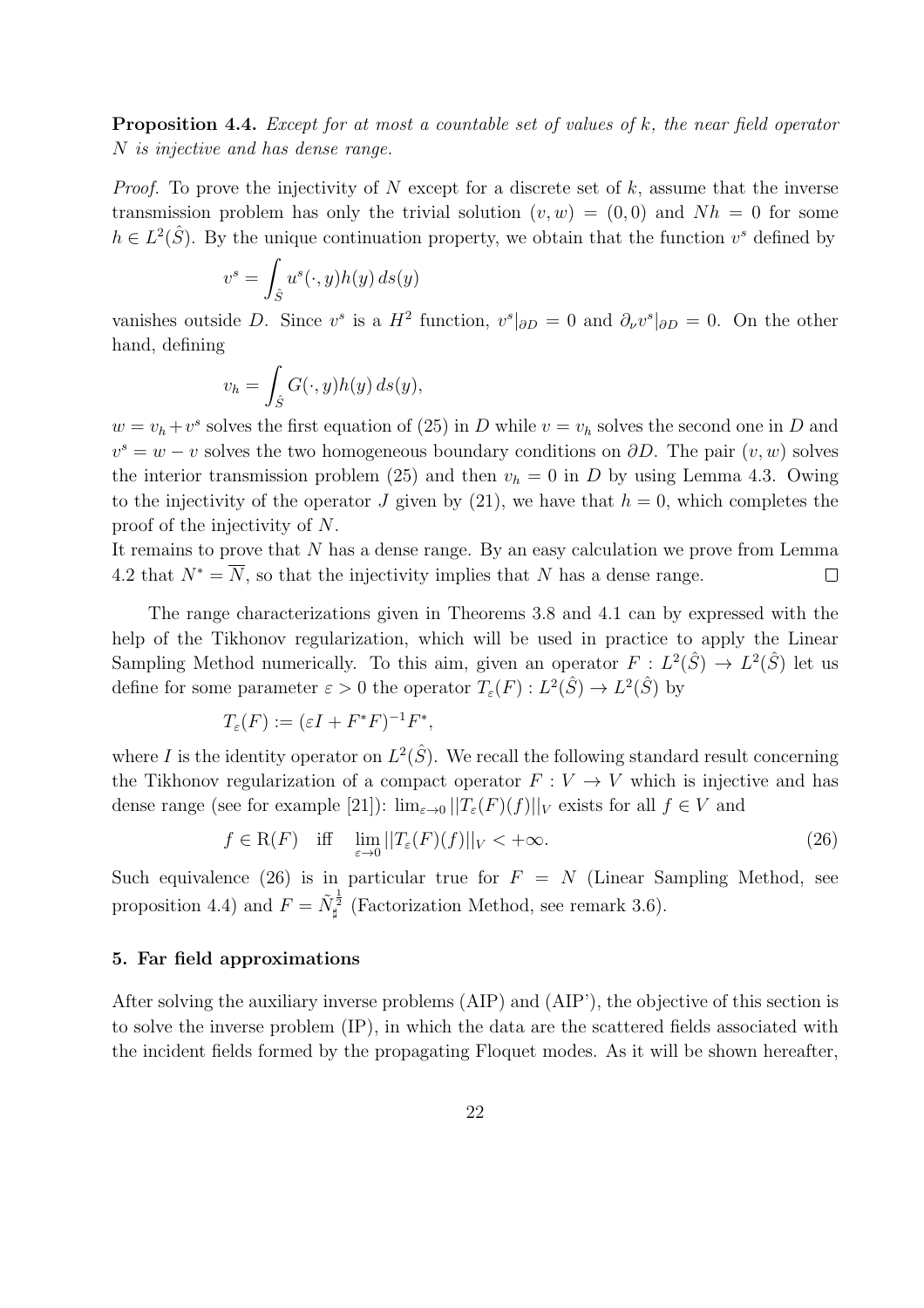solving problem (IP) is equivalent to solve either (AIP) or (AIP') by restricting to far field data instead of full near field data.

Let us consider firstly the far field approximation of the auxiliary inverse problem (AIP'). This idea is, in view of Theorem 4.1, to approximate G by  $G_{\infty}$  and N by  $N_{\infty}$ , where  $G_{\infty}$ is the far field of the fundamental solution G and  $N_{\infty}$  is the similar operator as N given by (23) once the kernel  $u^s(\cdot, \cdot)$  has been replaced by  $u_\infty(\cdot, \cdot)$ , where  $u_\infty(\cdot, y)$  is the far field of the scattering solution  $u^s(\cdot, y)$  for  $y \in \hat{S}$ . The expression of  $G_{\infty}$  is given by (12). It remains to specify  $u_{\infty}$ . Recalling the expression of  $G_{\infty}$ , that is, for all  $x, y \in \Omega$ ,

$$
G_{\infty}^{\pm}(x,y) = i \sum_{n \in I(k)} \sum_{\substack{\xi \in \Xi_n(k) \\ \lambda'_n(\xi) > 0}} \frac{u_n^{\pm}(x;\xi) u_n^{\mp}(y;\xi)}{\lambda'_n(\xi)},
$$

by linearity it is readily seen that

$$
u_{\infty}^{\pm}(x,y) = i \sum_{n \in I(k)} \sum_{\substack{\xi \in \Xi_n(k) \\ \lambda'_n(\xi) > 0}} \frac{u_n^{\xi \pm}(x;\xi) u_n^{\mp}(y;\xi)}{\lambda'_n(\xi)},\tag{27}
$$

where  $u_n^{\text{s}\pm}$  is the scattered field associated with the incident field formed by the propagating Floquet mode  $u_n^{\pm}$ .

Let us consider secondly the far field approximation of the auxiliary inverse problem (AIP). As previously, in Theorem 3.8 we replace G by  $G_{\infty}$  and  $\tilde{N}$  by  $\tilde{N}_{\infty}$ , where  $\tilde{N}_{\infty}$  is the similar operator as  $\tilde{N}$  given by (20) once the kernel  $\tilde{u}^s(\cdot,\cdot)$  has been replaced by  $\tilde{u}_{\infty}(\cdot,\cdot),$ where  $\tilde{u}_{\infty}(\cdot, y)$  is the far field of the scattering solution  $\tilde{u}^{s}(\cdot, y)$  for  $y \in \hat{S}$ . Recalling that  $\tilde{u}^s(\cdot, y)$  is the scattered field associated with the incident field  $G(\cdot, y)$ , we first compute the far field of  $\overline{G}$ , that is by using (5), for all  $x, y \in \Omega$ ,

$$
\overline{G^{\pm}_{\infty}}(x,y) = -i \sum_{n \in I(k)} \sum_{\substack{\xi \in \Xi_n(k) \\ \lambda_n'(\xi) > 0}} \frac{u_n^{\mp}(x;\xi) u_n^{\pm}(y;\xi)}{\lambda_n'(\xi)},
$$

which by linearity implies

$$
\tilde{u}_{\infty}^{\pm}(x,y) = -i \sum_{n \in I(k)} \sum_{\substack{\xi \in \Xi_n(k) \\ \lambda'_n(\xi) > 0}} \frac{u_n^{s\mp}(x;\xi) u_n^{\pm}(y;\xi)}{\lambda'_n(\xi)}.
$$
\n
$$
(28)
$$

As can be seen from the expressions (27) and (28), in the far field approximations of the inverse problems (AIP') and (AIP), that is in the far field approximations of the Linear Sampling Method and of the Factorization Method, the set of data is formed by the scattered fields  $u_n^{\underline{s}\pm}$  associated with the propagating Floquet modes  $u_n^{\pm}$ . This fact was already mentioned in [6] for the simpler case of the homogeneous waveguide.

In a view to test some numerical experiments with the far field approximation of the Linear Sampling Method, let us give an explicit expression of operator  $N_{\infty}$ . The expression of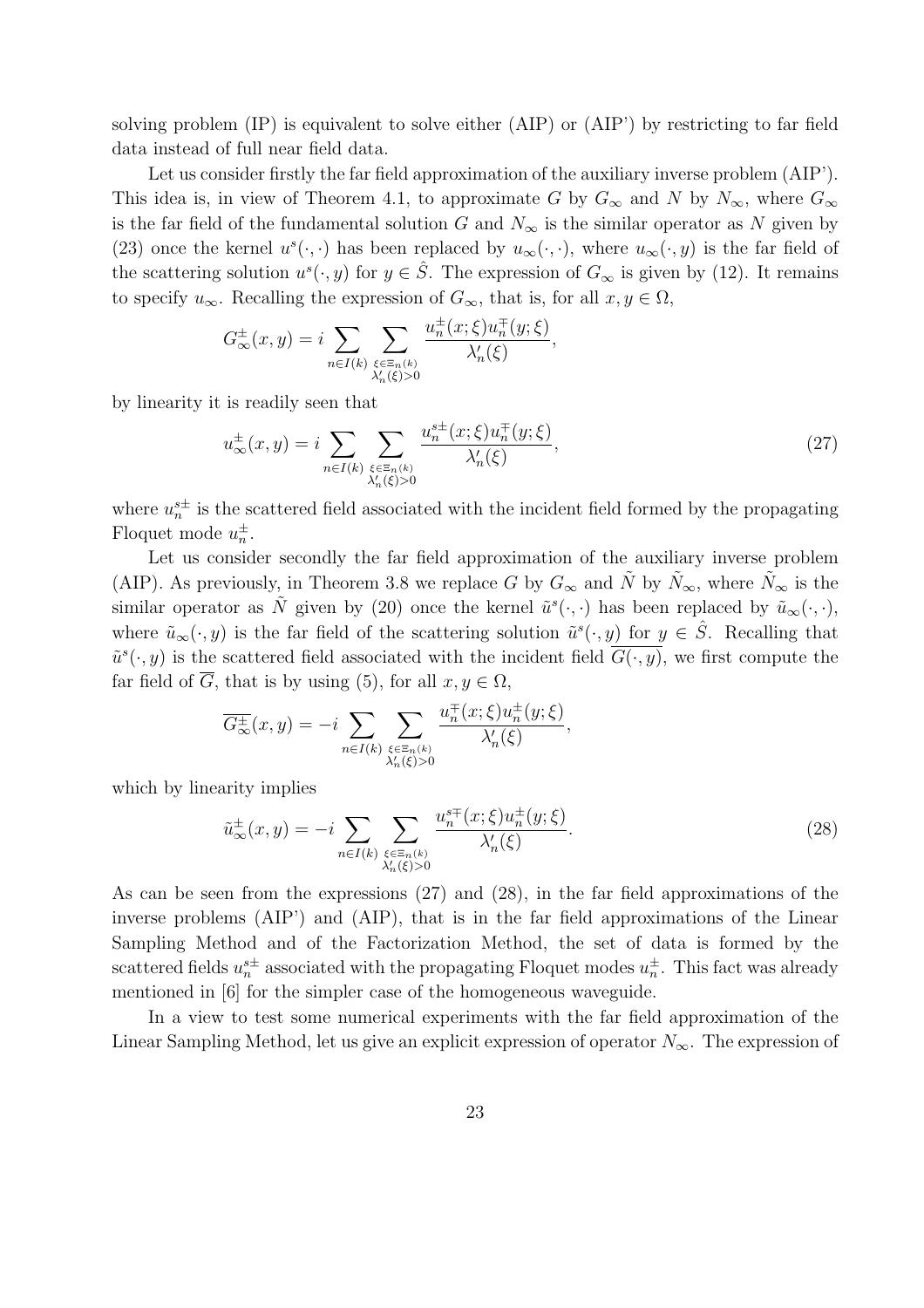$\tilde{N}_{\infty}$  would be obtained the same way. The operator  $N_{\infty}$  is defined, for  $h = (h_-, h_+) \in S_- \times S_+$ and  $x\in S_-\cup S_+,$  by

$$
(N_{\infty}h)(x) = \int_{S_{-}} u_{\infty}^{+}(x, y)h_{-}(y) ds(y) + \int_{S_{+}} u_{\infty}^{-}(x, y)h_{+}(y) ds(y),
$$

which from (27) and the expression of the propagating Floquet modes  $u_n^{\pm}$  implies that for  $x \in S_-\cup S_+,$ 

$$
(N_{\infty}h)(x) = i \sum_{n \in I(k)} \sum_{\substack{\xi \in \Xi_n(k) \\ \lambda'_n(\xi) > 0}} \frac{u_n^{s+}(x;\xi)e^{iM\xi}}{\lambda'_n(\xi)} \int_0^1 \overline{\varphi_n(-1/2, y_2; \xi)} h_-(y_2) ds(y_2)
$$
  
+
$$
+ i \sum_{n \in I(k)} \sum_{\substack{\xi \in \Xi_n(k) \\ \lambda'_n(\xi) > 0}} \frac{u_n^{s-}(x;\xi)e^{iN\xi}}{\lambda'_n(\xi)} \int_0^1 \varphi_n(1/2, y_2; \xi) h_+(y_2) ds(y_2).
$$

For convenience we make use of two complete basis  $(\psi_m^{\pm})_{m>0}$  of  $L^2(]0,1[)$ , which are not a priori assumed to be orthonormal, with

$$
\int_0^1 \psi_m^{\pm}(y_2) \psi_{m'}^{\pm}(y_2) \, dy_2 = M_{mm'}^{\pm}.
$$

 $\mathbf{r}$ 

We use the decompositions

$$
h_{-} = \sum_{m>0} h_{m}^{-} \psi_{m}^{-}, \quad h_{+} = \sum_{m>0} h_{m}^{+} \psi_{m}^{+},
$$
  

$$
\overline{\varphi_{n}(-1/2, \cdot; \xi)} = \sum_{m>0} \Phi_{nm}^{-}(\xi) \psi_{m}^{-}, \quad \varphi_{n}(1/2, \cdot; \xi) = \sum_{m>0} \Phi_{nm}^{+}(\xi) \psi_{m}^{+},
$$

as well as

$$
u_n^{s+}(\cdot;\xi)|_{S_-} = \sum_{k>0} U_{nk}^{+-}(\xi)\psi_k^-, \quad u_n^{s+}(\cdot;\xi)|_{S_+} = \sum_{k>0} U_{nk}^{++}(\xi)\psi_k^+,
$$
  

$$
u_n^{s-}(\cdot;\xi)|_{S_-} = \sum_{k>0} U_{nk}^{--}(\xi)\psi_k^-, \quad u_n^{s-}(\cdot;\xi)|_{S_+} = \sum_{k>0} U_{nk}^{-+}(\xi)\psi_k^+.
$$

With these notations, we obtain that

$$
(N_{\infty}h)|_{S_{-}} = i \sum_{k>0} \left[ \sum_{n \in I(k)} \sum_{\xi \in \Xi_n(k) \atop \lambda'_n(\xi)>0} \left( \frac{U_{nk}^{+-}(\xi) e^{iM\xi} (\sum_{m,m'>0} \Phi_{nm}^{-}(\xi) M_{mm'}^{-} h_{m'}^{-})}{\lambda'_n(\xi)} \right. \\ \left. + \frac{U_{nk}^{--}(\xi) e^{iN\xi} (\sum_{m,m'>0} \Phi_{nm}^{+}(\xi) M_{mm'}^{+} h_{m'}^{+})}{\lambda'_n(\xi)} \right) \right] \psi_k^{-}
$$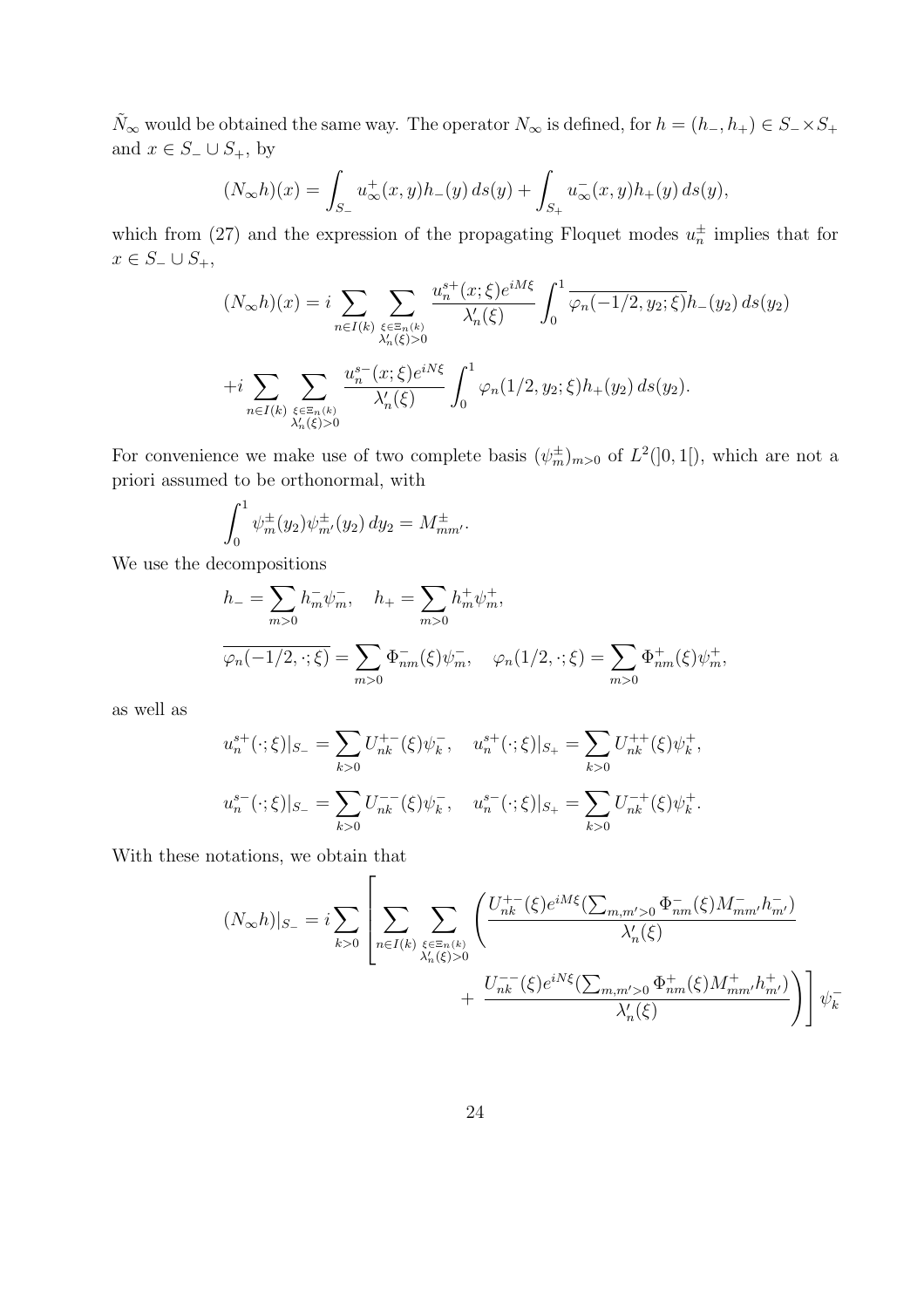and

$$
(N_{\infty}h)|_{S_{+}} = i \sum_{k>0} \left[ \sum_{n \in I(k)} \sum_{\substack{\xi \in \Xi_{n}(k) \\ \lambda'_{n}(\xi) > 0}} \left( \frac{U_{nk}^{++}(\xi)e^{iM\xi}(\sum_{m,m' > 0} \Phi_{nm}^{-}(\xi)M_{mm'}^{-}h_{m'}^{-})}{\lambda'_{n}(\xi)} + \frac{U_{nk}^{-+}(\xi)e^{iN\xi}(\sum_{m,m' > 0} \Phi_{nm}^{+}(\xi)M_{mm'}^{+}h_{m'}^{+})}{\lambda'_{n}(\xi)} \right) \right] \psi_{k}^{+}.
$$

Similarly, we derive explicit expressions for  $G_{\infty}(\cdot, z)|_{S_{-}}$  and  $G_{\infty}(\cdot, z)|_{S_{+}}$  with the help of the basis  $(\psi_m^{\pm})_{m>0}$ , precisely

$$
G_\infty(\cdot,z)|_{S_-}=i\sum_{k>0}\left[\sum_{n\in I(k)}\sum_{\xi\in\Xi_n(k)\atop \lambda'_n(\xi)>0}\left(\frac{e^{i(M+q_z)\xi}\varphi_n(z_1,z_2;\xi)\Phi^-_{nk}(\xi)}{\lambda'_n(\xi)}\right)\right]\psi^-_k
$$

and

$$
G_{\infty}(\cdot,z)|_{S_{+}}=i\sum_{k>0}\left[\sum_{n\in I(k)}\sum_{\xi\in \Xi_{n}(k)\atop \lambda'_{n}(\xi)>0}\left(\frac{e^{i(N-q_{z})\xi}\overline{\varphi_{n}(z_{1},z_{2};\xi)}\Phi^{+}_{nk}(\xi)}{\lambda'_{n}(\xi)}\right)\right]\psi_{k}^{+},
$$

where  $z = (z_1 + q_z, z_2)$  with  $(z_1, z_2) \in C$  and  $q_z \in \mathbb{Z}$ .

# 6. Numerical experiments with the Linear Sampling Method

The artificial data are obtained by solving the forward problem (17) in the periodic waveguide by using the technique introduced in [12, 15]. Broadly speaking, such technique consists of two steps. The first one consists in computing the Dirichlet-to-Neumann operators. Such operators depend on an intermediate operator which is obtained by solving a stationary Riccati equation, the coefficients of which are operators computed by using the solutions of a family of cell problems. Besides, another output of the first step is the computation of the propagating Floquet modes as well as their group velocity (see [15]). They are hence obtained by solving a complicated program, while in the homogeneous case the propagating modes and their group velocity have explicit and simple expressions. The second step consists in solving a weak formulation in a bounded domain with the help of a finite element method by using the Dirichlet-to-Neumann operators. Note that in the forward computations we have taken  $p_0 = 0$ , that is the defect is contained in the cell C. However, this is in no way an assumption that we use to solve the inverse problem (IP). In other words, to solve the inverse problem (IP) we do not assume that the index of the cell that contains the defect is a priori known. The transverse sections  $S_$  and  $S_+$ , which are the support of the scattering data, are not symmetric with respect to C and are far away from the defect. They are located at  $x_1 = -1/2 - M$  and  $x_1 = 1/2 + N$ , respectively, with  $M = 20$  and  $N = 15$ .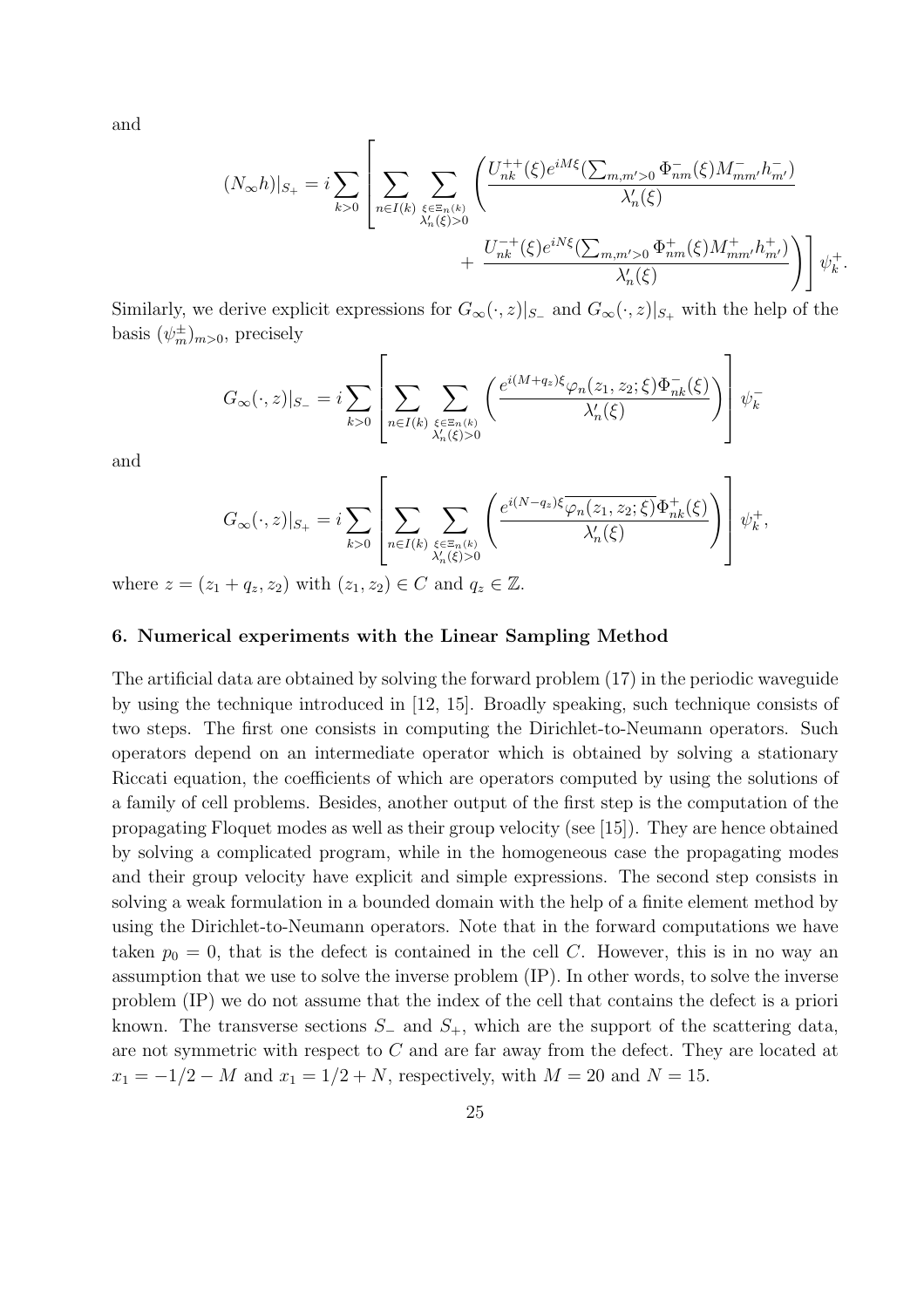We solve the far field approximation of the Linear Sampling Method by using a Tikhonov regularization associated to equation

$$
N_{\infty}h = G_{\infty}(\cdot, z)|_{\hat{S}},\tag{29}
$$

for all z describing some sampling grid. Both members of such equation have been given explicitly with the help of transverse basis of  $S_+$  and  $S_-$  at the end of previous section. The support of the defect is then obtained in practice by plotting in the sampling grid the function  $1/||h(z)||_{L^2(\hat{S})}$ , which is supposed to vanish outside such support according to Theorem 4.1. In order to reduce the number of computations, the sampling grid covers only 5 cells, precisely the cells  $C_p$  for  $p = -2, -1, 0, 1, 2$ . The periodic waveguide that we consider is characterized in C by a refractive index  $n_p = 1$  everywhere except in a ball centered at  $(0, 0.5)$  and of radius 0.1, in which  $n_p = \sqrt{2}$ . Several defects are considered in this numerical section (see figure 2, we recall that the contrast is defined by  $q = n^2 - n_p^2$ ).

- (i) The support of q is the ball centered at  $(-0.2, 0.8)$  and of radius 0.1, in which  $n = \sqrt{2}$  $(q = 1).$
- (ii) The support of q is the ball centered at  $(-0.2, 0.8)$  and of radius 0.1, in which  $n = 2$  $(q = 3)$ .
- (iii) The support of q is the ball centered at  $(0, 0.5)$  and of radius 0.1, in which  $n = 1$  $(q = -1)$ .
- (iv) The support of q is the ball centered at  $(0, 0.5)$  and of radius 0.1, in which  $n = \sqrt{5}$  $(q = 3)$ .
- (v) The support of q is the union of the ball centered at  $(-0.2, 0.8)$  and of radius 0.1, in which  $n = 2$  ( $q = 3$ ), and of the ball centered at (0,0.5) and of radius 0.1, in which  $n = 1$   $(q = -1)$ .

In order to introduce artificial noisy data, the fields  $u_n^{s\pm}(\cdot,\xi)|_{S_-}$  and  $u_n^{s\pm}(\cdot,\xi)|_{S_+}$  that are obtained by the finite element computation are contaminated by some noise of amplitude  $\delta$ . More precisely, we apply to each data  $\hat{u} = u_n^{s\pm}(\cdot, \xi)|_{\hat{S}}$  a pointwise Gaussian noise which is calibrated in order to obtain some noisy data  $\hat{u}^{\delta}$  satisfying

$$
||\hat{u}^{\delta} - \hat{u}||_{L^{2}(\hat{S})} = \delta = \sigma ||\hat{u}||_{L^{2}(\hat{S})},
$$

where the relative amplitude of noise  $\sigma$  is prescribed. In the Tikhonov regularization, the parameter  $\varepsilon$  is chosen as a function of  $\delta$  following the Morozov's strategy introduced in [11], where the Linear Sampling Method in free space was considered. We use exactly the same Morozov's technique as in [5] to compute  $\varepsilon$ .

In what follows we study the impact of several parameters on the efficiency of the Linear Sampling Method.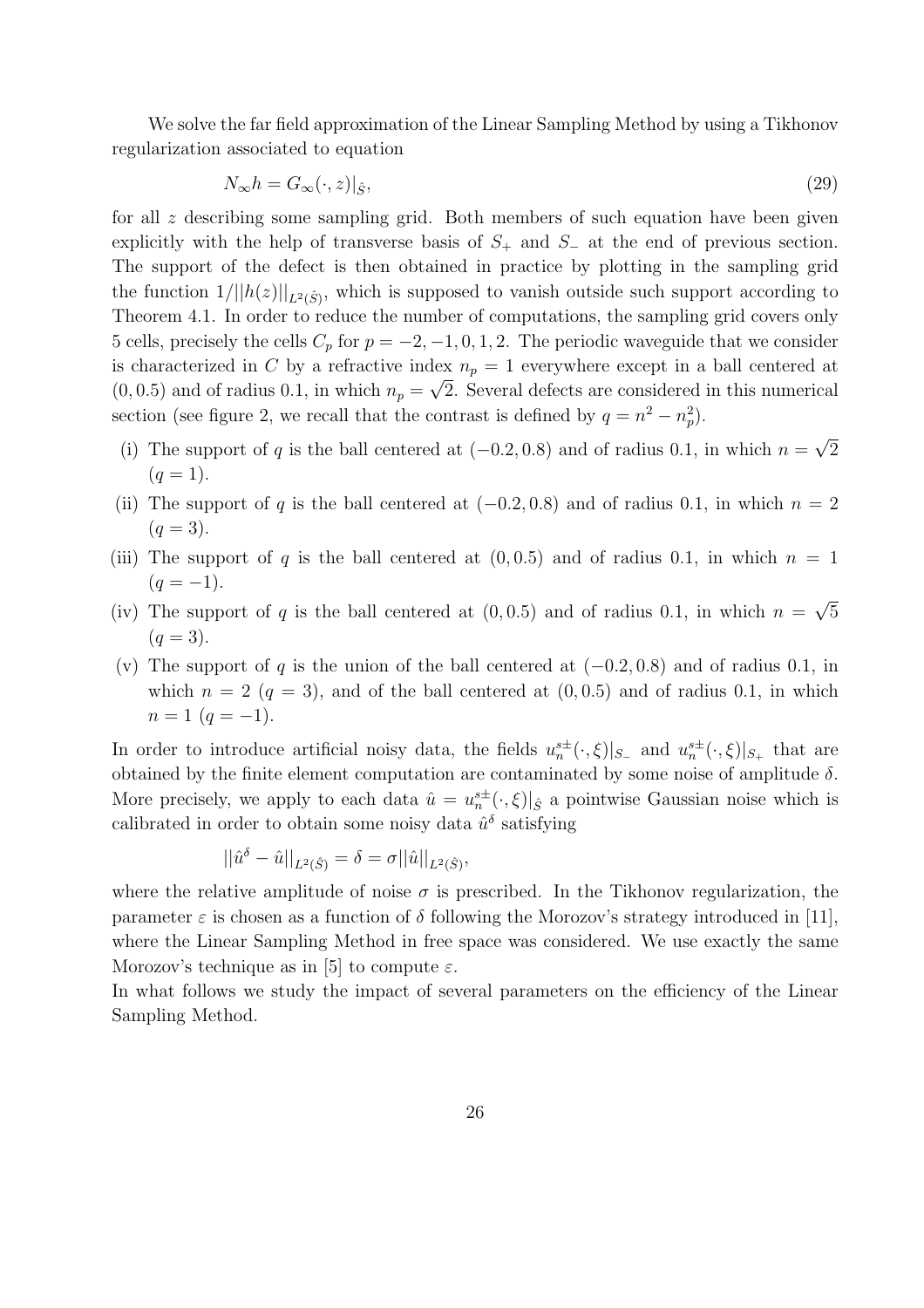

Figure 2. Level sets of  $n^2$ . Top left: defect (i). Top right: defect (ii). Middle left: defect (*iii*). Middle right: defect (*iv*). Bottom: defect (*v*).

# 6.1. The choice of the projection basis

Any complete basis  $(\psi_m^{\pm})_{m>0}$  of  $L^2([0,1])$  can be used to project the far field approximation of the Linear Sampling Method (29) on the transverse sections  $S_{\pm}$ . For numerical purposes, we have to restrict to a finite number of functions  $\psi_m^{\pm}$ , this number is chosen equal to the number P of propagating Floquet modes in each direction of propagation. Then the equation (29) amounts to solve a finite dimensional square system, the matrix to invert being a four blocks matrix (see the end of previous section). We have tried two different finite families. The first one is the orthonormal family formed by the  $P$  first eigenfunctions of the  $1D$  operator  $-\Delta$  in the transverse section with Neumann boundary conditions, that is

$$
\psi_m^- = \psi_m^+ = \theta_m,
$$

where the  $\theta_m$  are given by (33). Such family is the natural family to be used for the homogeneous waveguide, like in [5]. The second one is formed by the traces of the propagating Floquet modes (4) on both sides of the reference cell C, precisely  $\psi_m^-$  is the trace on the left side of C of the propagating Floquet modes which propagate to the left, while  $\psi_m^+$  is the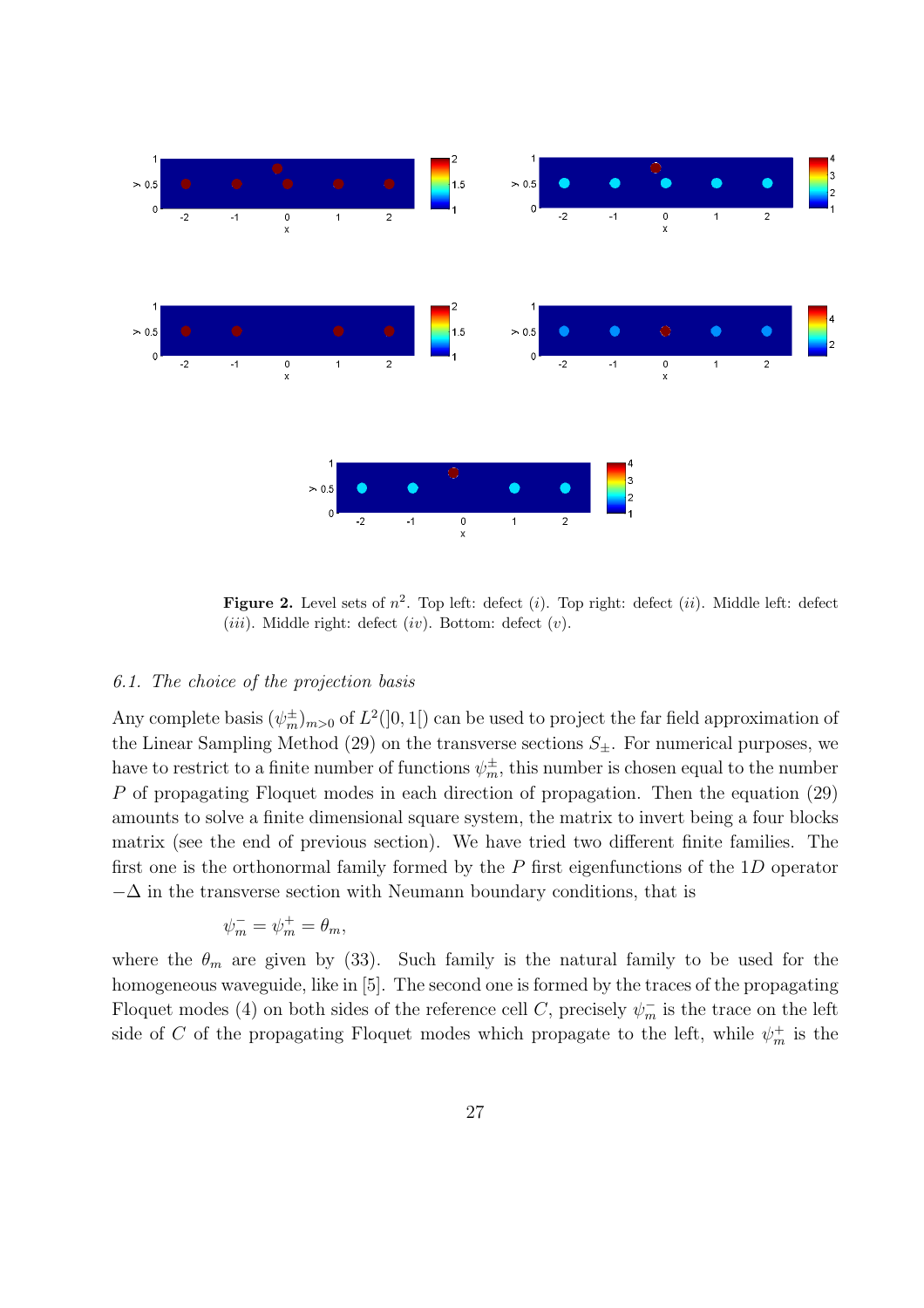trace on the right side of C of those which propagate to the right. We hence have

$$
\psi_m^- = \overline{\varphi_n(-1/2, \cdot; \xi)}, \quad \psi_m^+ = \varphi_n(1/2, \cdot; \xi),
$$

where the index m counts the different pairs  $(n, \xi)$  for  $n \in I(k)$  and  $\xi \in \Xi_n(k)$ . Such family is linearly independent, which can be deduced from [14], but is not orthonormal. These two families have been tested for all the defects above. In all cases, it happens that the second family (the one based on the Floquet modes) is the best, as can be seen on the figure 3 for the defect  $(i)$  and on the figure 4 for the defect  $(iii)$ , when the number of propagating Floquet modes in each direction of propagation is  $P = 12$  and the relative amplitude of noise is  $\sigma = 1\%$ . From now on, the second family is used in our numerical experiments.



**Figure 3.** Defect (i). Left: projection on the  $\theta_m$ . Right: projection on the traces of Floquet modes



Figure 4. Defect (iii). Left: projection on the  $\theta_m$ . Right: projection on the traces of Floquet modes

#### 6.2. The influence of the contrast

We analyze the impact of the contrast on the quality of the identification. We have  $P = 12$ and  $\sigma = 1\%$ . The supports of defects *(ii)* and *(iv)* are the same as those of *(i)* and *(iii)*, respectively, but the absolute value of the contrast is higher. The results are shown on figure 5, and have to be compared to the right picture of figures 3 and 4, respectively. We note a slight degradation of the identification for higher contrast. Note that in the previous examples the sign of the contrast was constant. The case of defect  $(v)$ , for which our assumption on  $q$  is not satisfied since the sign of  $q$  is changing, is presented on figure 6. The identification is not satisfactory in this case.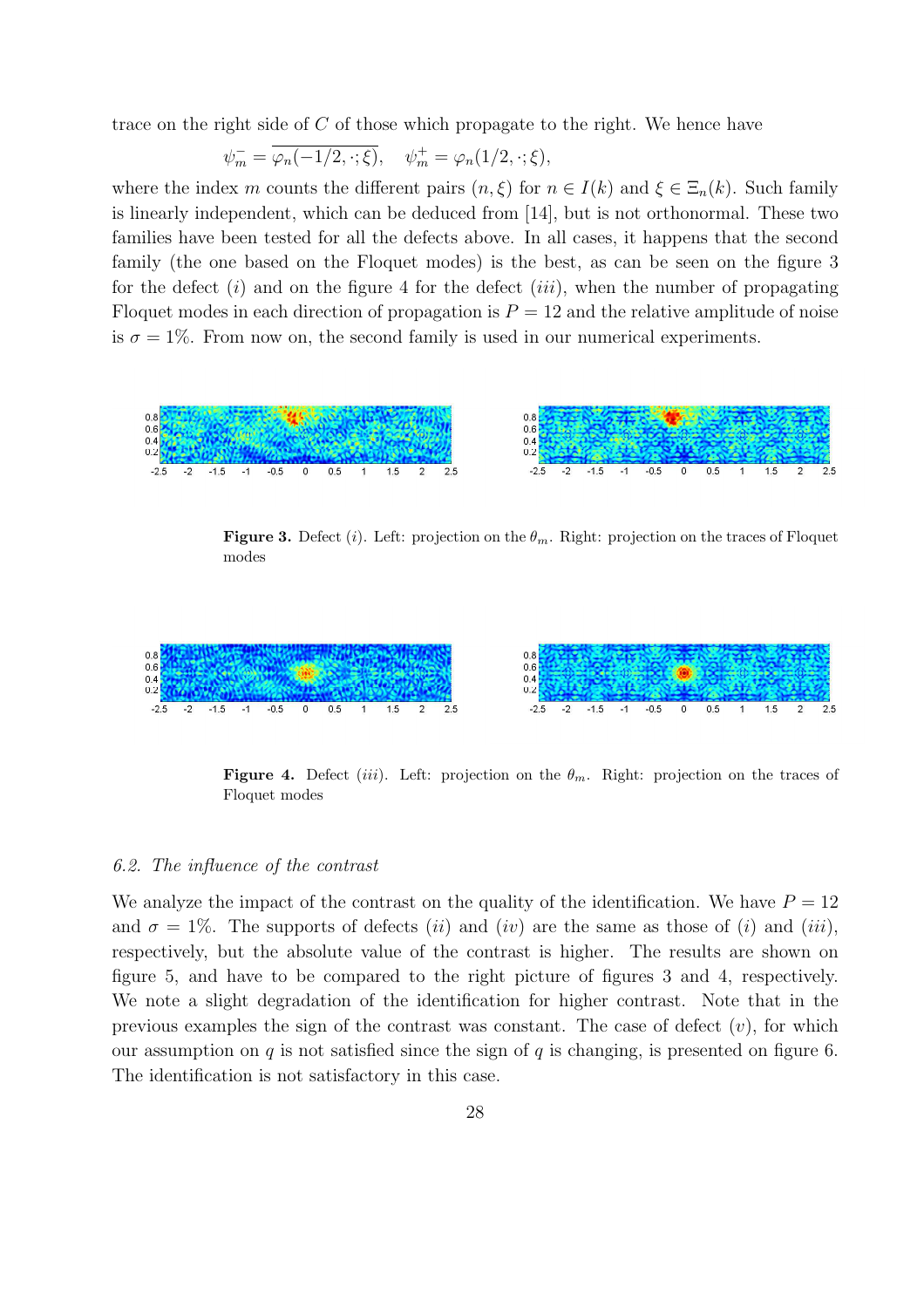

Figure 5. Left: defect  $(ii)$ . Right: defect  $(iv)$ 



Figure 6. Defect  $(v)$ 

### 6.3. The influence of noise

Sampling methods are well known to be robust with respect to Gaussian noise, which can be verified again in the case of the periodic waveguide. For the defect (i) with  $P = 12$ , we compare the quality of the results for different amplitudes of noise, namely  $\sigma = 1\%$ ,  $\sigma = 5\%$ and  $\sigma = 10\%$ , which correspond to figure 7.



**Figure 7.** Defect (i). Top left:  $\sigma = 1\%$ . Top right:  $\sigma = 5\%$ . Bottom: defect  $\sigma = 10\%$ .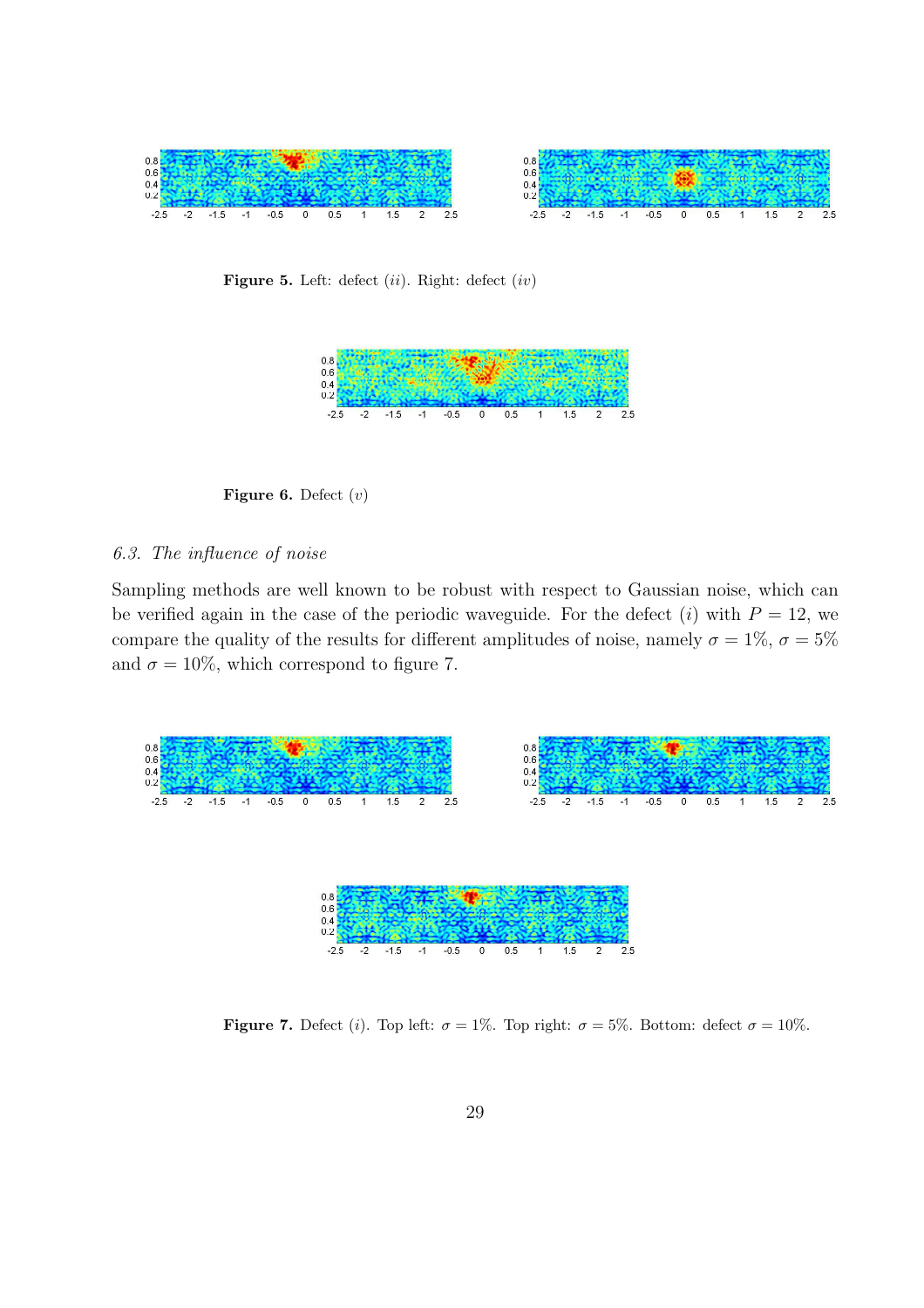### 6.4. The influence of the number of incident waves

This amounts to analyze the impact of the number P of propagating Floquet modes in each direction of propagation. We consider here the defect (*iii*) with  $\sigma = 1\%$ . It can be seen on figure 8, on which a comparison between  $P = 6$  and  $P = 12$  is done, that having enough propagating Floquet modes used as incident waves is crucial to obtain a good reconstruction.



Figure 8. Defect *(iii)*. Left:  $P = 6$ . Right:  $P = 12$ 

#### 6.5. Comparison with the homogeneous waveguide

We complete this numerical section with a comparison between a periodic waveguide and a homogeneous one. We try to retrieve the same defect, that is a ball centered at  $(-0.2, 0.8)$ and of radius 0.1 in which  $n = 2$ , on the one hand when the background medium is our periodic waveguide, and on the other hand when the background medium is the homogeneous waveguide characterized by  $n_p = 1$ . In order to obtain a meaningful comparison, the number of propagating Floquet modes in the first case has to be equal to the number of propagating guided modes in the second case, here  $P = 12$ . The results are compared in figure 9 for  $\sigma = 1\%$  and in figure 10 for  $\sigma = 5\%$ . We conclude that the identification of defects in a periodic waveguide seems more difficult than in a homogeneous waveguide.



Figure 9. Amplitude of noise: 1%. Left: periodic waveguide. Right: homogeneous waveguide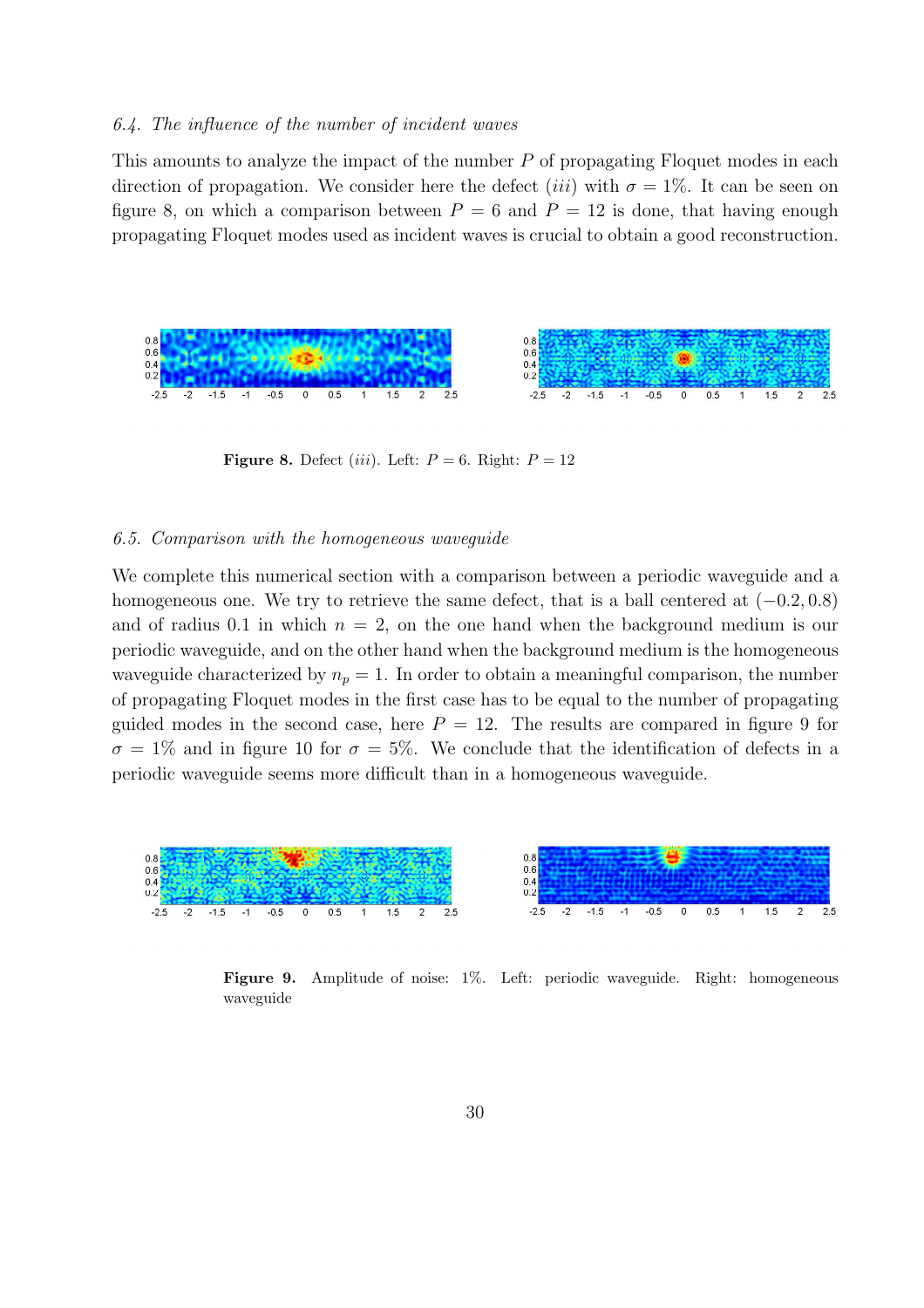

Figure 10. Amplitude of noise: 5%. Left: periodic waveguide. Right: homogeneous waveguide

# Appendix: the homogeneous waveguide as a particular instance of periodic waveguides

The homogeneous waveguide is obviously a particular case of periodic waveguides for which  $n_p = 1$  in  $\Omega$ .

Firstly, let us see what are the propagating Floquet modes in that case. For this purpose we introduce the so-called guided modes, which appear when we investigate the solutions of

$$
\begin{cases}\n-(\Delta + k^2)u = 0 & \text{in} \quad \Omega \\
\partial_\nu u = 0 & \text{on} \quad \Gamma.\n\end{cases}
$$
\n(30)

Indeed, these solutions are the linear combinations of the guided modes given by

$$
u_m^{\pm}(x_1, x_2) = \theta_m(x_2) e^{\pm i\beta_m x_1}, \quad m \ge 1,
$$
\n(31)

with

$$
\beta_m = \sqrt{k^2 - (m-1)^2 \pi^2}, \quad \text{Re}(\beta_m), \text{Im}(\beta_m) \ge 0,
$$
\n(32)

$$
\begin{cases}\n\theta_1(x_2) = 1 \\
\theta_m(x_2) = \sqrt{2}\cos((m-1)\pi x_2) & (m \ge 2).\n\end{cases}
$$
\n(33)

We assume that k is such that  $\beta_m \neq 0$  for all  $m \geq 1$ . Among the guided modes, the propagating guided modes correspond to the purely real  $\beta_m$ , that is  $m \in [1, \dots, P]$ ,  $P :=$  $C(k/\pi)$ , where C is the ceiling function. The other ones are either increasing or decreasing exponentially with variable  $x_1$ . Let us verify that the two notions, propagating Floquet modes in the homogeneous case and propagating guided modes, do coincide. It is easy to show that the eigenvalues and eigenfunctions of operator  $A(\xi)$  for  $n_p = 1$  are given, for all  $m \geq 1$  and  $l \in \mathbb{Z}$ , by

$$
\mu_{m,l}(\xi) = (m-1)^2 \pi^2 + (\xi + 2\pi l)^2, \quad \psi_{m,l}(x;\xi) = \theta_m(x_2) e^{i(\xi + 2\pi l)x_1}.
$$
 (34)

Hence the  $\lambda_n(\xi)$  are obtained from the  $\mu_{m,l}(\xi)$  by ordering them for fixed  $\xi$ . The propagating Floquet modes are then given, for  $x \in \Omega$ , by

$$
u_{m,l}(x;\xi) = \theta_m(x_2)e^{i(\xi + 2\pi l)x_1},\tag{35}
$$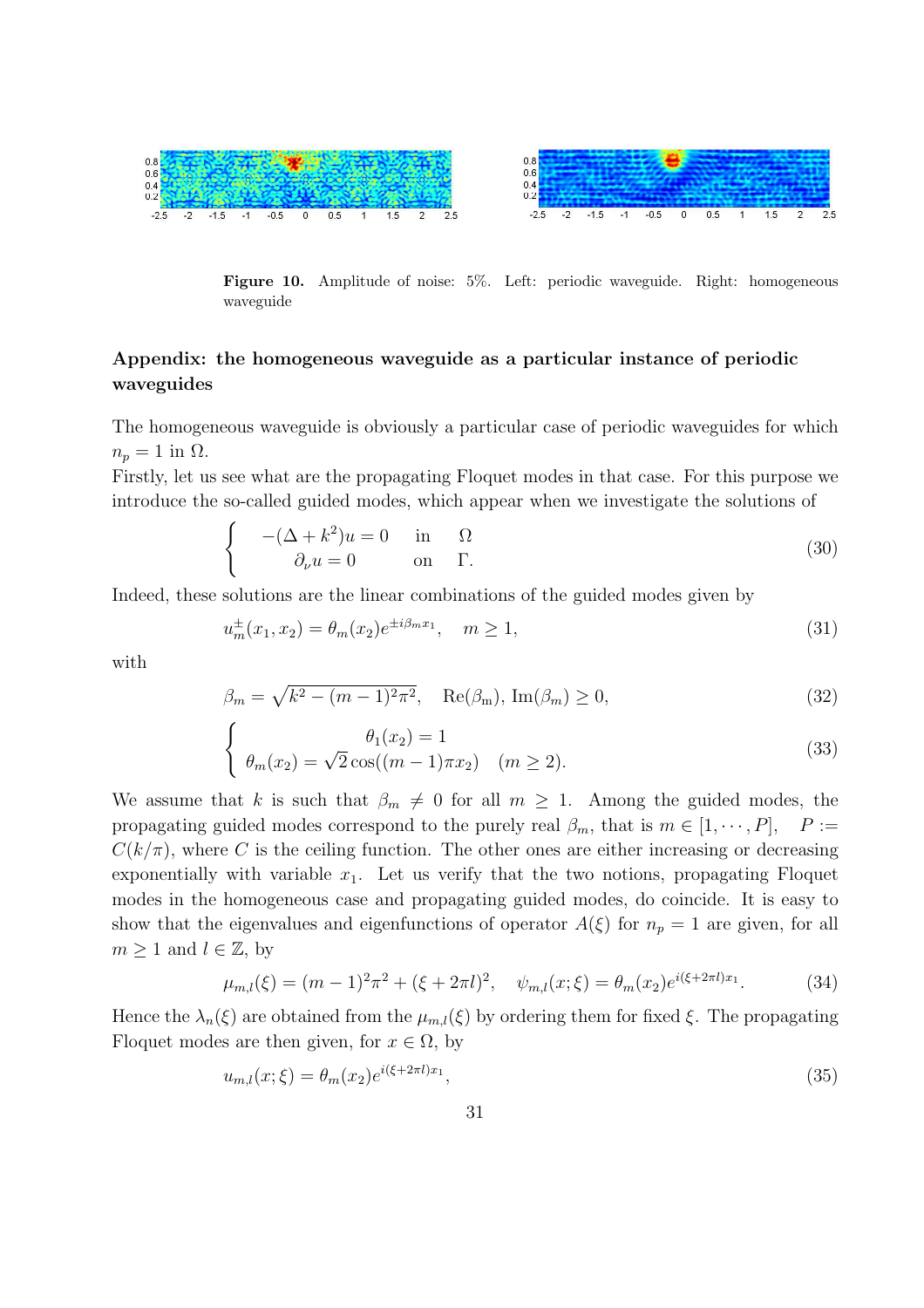for all  $\xi \in (-\pi, \pi]$ ,  $m \geq 1$  and  $l \in \mathbb{Z}$  such that

$$
(m-1)^2 \pi^2 + (\xi + 2\pi l)^2 = k^2.
$$
\n(36)

Let us consider a propagating Floquet mode  $u_{m,l}(\cdot,\xi)$ . Since (36) is satisfied, then  $\xi + 2\pi l = \pm \sqrt{k^2 - (m-1)^2 \pi^2} = \pm \beta_m$  and therefore  $u_{m,l} = u_m^{\pm}$  given by (31), that is  $u_{m,l}$  is a propagating guided mode. Conversely, let us consider a propagating guided mode  $u_m^{\pm}$ . There is a unique pair  $(\xi, l)$  with  $\xi \in (-\pi, \pi]$  and  $l \in \mathbb{Z}$  such that  $\pm \beta_m = \xi + 2\pi l$  (we denote  $\xi = \pm \beta_m \mod 2\pi$ . So that  $u_m^{\pm}$  coincide with the propagating Floquet mode  $u_{m,l}(\cdot, \xi)$ given by (35). This completes the verification.

For some index  $n \in I(k)$  and  $\xi \in \Xi_n(k)$ , we associate the unique corresponding pair  $(m, l)$ such that the propagating Floquet mode  $u_n(\cdot;\xi) = u_{m,l}(\cdot;\xi)$  coincides with a guided mode  $u_m^+$  or  $u_m^-$ . We have then, for  $n \in I(k)$ ,  $\Xi_n(k) = {\pm \beta_m \text{ mod } 2\pi}$  and by using the expression of  $\mu_{m,l}$  in (34) we obtain that for  $\xi \in \Xi_n(k)$ ,  $\lambda'_n(\xi) = \pm 2\beta_m$ .

Remark 6.1. One particular property of periodic waveguides is that there may have band gaps in the spectrum, that is intervals of  $k$  for which no propagating Floquet mode exist, in other words  $I(k) = \emptyset$ . More generally, the number of propagating Floquet modes does not necessarily increase with  $k$ . This is in contrast with the case of the homogeneous waveguide with Neumann boundary conditions, for which at least two propagating modes  $u_1^{\pm}$  exist whatever k is, and the number of propagating modes increases with k.

Secondly, let us see what becomes the expression (12) of the far field of the fundamental solution when the waveguide is homogeneous. By using the computations above we obtain that such far field is given by

$$
G_{\infty}^{\pm}(x,y) = i \sum_{m=1}^{P} \frac{u_m^{\pm}(x) u_m^{\mp}(y)}{2\beta_m},
$$

where the guided modes  $u_m^{\pm}$  are given by (31) and the  $\beta_m$  are given by (32), while P is the number of propagating modes in each direction of propagation. Fortunately, we retrieve such expression by considering directly the far field of the fundamental solution of the homogeneous waveguide, that is:

$$
G(x,y) = i \sum_{m=1}^{+\infty} \frac{e^{i\beta_m |x_1 - y_1|}}{2\beta_m} \theta_m(x_2) \theta_m(y_2),
$$

where the  $\theta_m$  are given by (33).

### References

- [1] T. ARENS, D. GINTIDES, AND A. LECHLEITER, Variational formulations for scattering in a threedimensional acoustic wavequide, Math. Methods Appl. Sci., 31 (2008), pp. 821–847.
- [2] T. Arens, D. Gintides, and A. Lechleiter, Direct and inverse medium scattering in a threedimensional homogeneous planar waveguide, SIAM Journal on Applied Mathematics, 71 (2011), pp. 753–772.